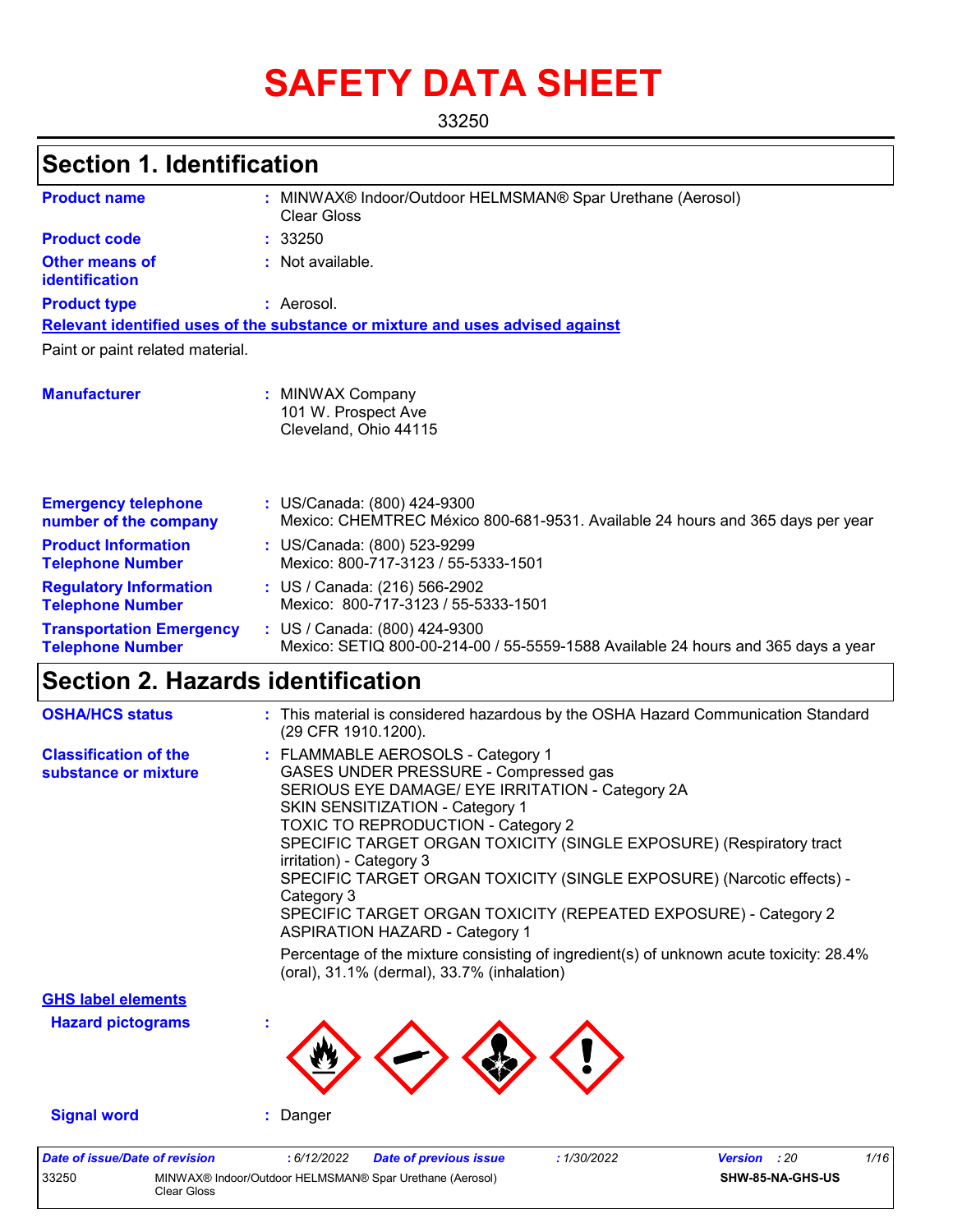# **Section 2. Hazards identification**

| <b>Hazard statements</b>                   | : Extremely flammable aerosol.<br>Contains gas under pressure; may explode if heated.<br>May be fatal if swallowed and enters airways.<br>May cause an allergic skin reaction.<br>Causes serious eye irritation.                                                                                                                                                                                                                                                                                                                                                                                                                                   |
|--------------------------------------------|----------------------------------------------------------------------------------------------------------------------------------------------------------------------------------------------------------------------------------------------------------------------------------------------------------------------------------------------------------------------------------------------------------------------------------------------------------------------------------------------------------------------------------------------------------------------------------------------------------------------------------------------------|
|                                            | May cause respiratory irritation.<br>May cause drowsiness or dizziness.<br>Suspected of damaging fertility or the unborn child.<br>May cause damage to organs through prolonged or repeated exposure.                                                                                                                                                                                                                                                                                                                                                                                                                                              |
| <b>Precautionary statements</b>            |                                                                                                                                                                                                                                                                                                                                                                                                                                                                                                                                                                                                                                                    |
| <b>General</b>                             | : Read label before use. Keep out of reach of children. If medical advice is needed,<br>have product container or label at hand.                                                                                                                                                                                                                                                                                                                                                                                                                                                                                                                   |
| <b>Prevention</b>                          | : Obtain special instructions before use. Do not handle until all safety precautions have<br>been read and understood. Wear protective gloves, protective clothing and eye or face<br>protection. Keep away from heat, hot surfaces, sparks, open flames and other ignition<br>sources. No smoking. Do not spray on an open flame or other ignition source. Use<br>only outdoors or in a well-ventilated area. Do not breathe dust or mist. Wash<br>thoroughly after handling. Contaminated work clothing must not be allowed out of the<br>workplace. Pressurized container: Do not pierce or burn, even after use.                               |
| <b>Response</b>                            | : IF exposed or concerned: Get medical advice or attention. IF INHALED: Remove<br>person to fresh air and keep comfortable for breathing. Call a POISON CENTER or<br>doctor if you feel unwell. IF SWALLOWED: Immediately call a POISON CENTER or<br>doctor. Do NOT induce vomiting. Wash contaminated clothing before reuse. IF ON<br>SKIN: Wash with plenty of water. If skin irritation or rash occurs: Get medical advice or<br>attention. IF IN EYES: Rinse cautiously with water for several minutes. Remove contact<br>lenses, if present and easy to do. Continue rinsing. If eye irritation persists: Get medical<br>advice or attention. |
| <b>Storage</b>                             | : Store locked up. Protect from sunlight. Do not expose to temperatures exceeding 50<br>°C/122 °F. Store in a well-ventilated place. Keep container tightly closed.                                                                                                                                                                                                                                                                                                                                                                                                                                                                                |
| <b>Disposal</b>                            | : Dispose of contents and container in accordance with all local, regional, national and<br>international regulations.                                                                                                                                                                                                                                                                                                                                                                                                                                                                                                                             |
| <b>Supplemental label</b><br>elements      | DELAYED EFFECTS FROM LONG TERM OVEREXPOSURE. Contains solvents which<br>can cause permanent brain and nervous system damage. Intentional misuse by<br>deliberately concentrating and inhaling the contents can be harmful or fatal. WARNING:<br>This product contains chemicals known to the State of California to cause cancer and<br>birth defects or other reproductive harm.                                                                                                                                                                                                                                                                  |
|                                            | Please refer to the SDS for additional information. Keep out of reach of children. Keep<br>upright in a cool, dry place. Do not discard empty can in trash compactor.                                                                                                                                                                                                                                                                                                                                                                                                                                                                              |
| <b>Hazards not otherwise</b><br>classified | : DANGER: Rags, steel wool, other waste soaked with this product, and sanding residue<br>may spontaneously catch fire if improperly discarded. Immediately place rags, steel<br>wool, other waste soaked with this product, and sanding residue in a sealed, water-filled,<br>metal container. Dispose of in accordance with local fire regulations.                                                                                                                                                                                                                                                                                               |

# **Section 3. Composition/information on ingredients**

**Other means of identification :** Not available. **Substance/mixture :** Mixture

**CAS number/other identifiers**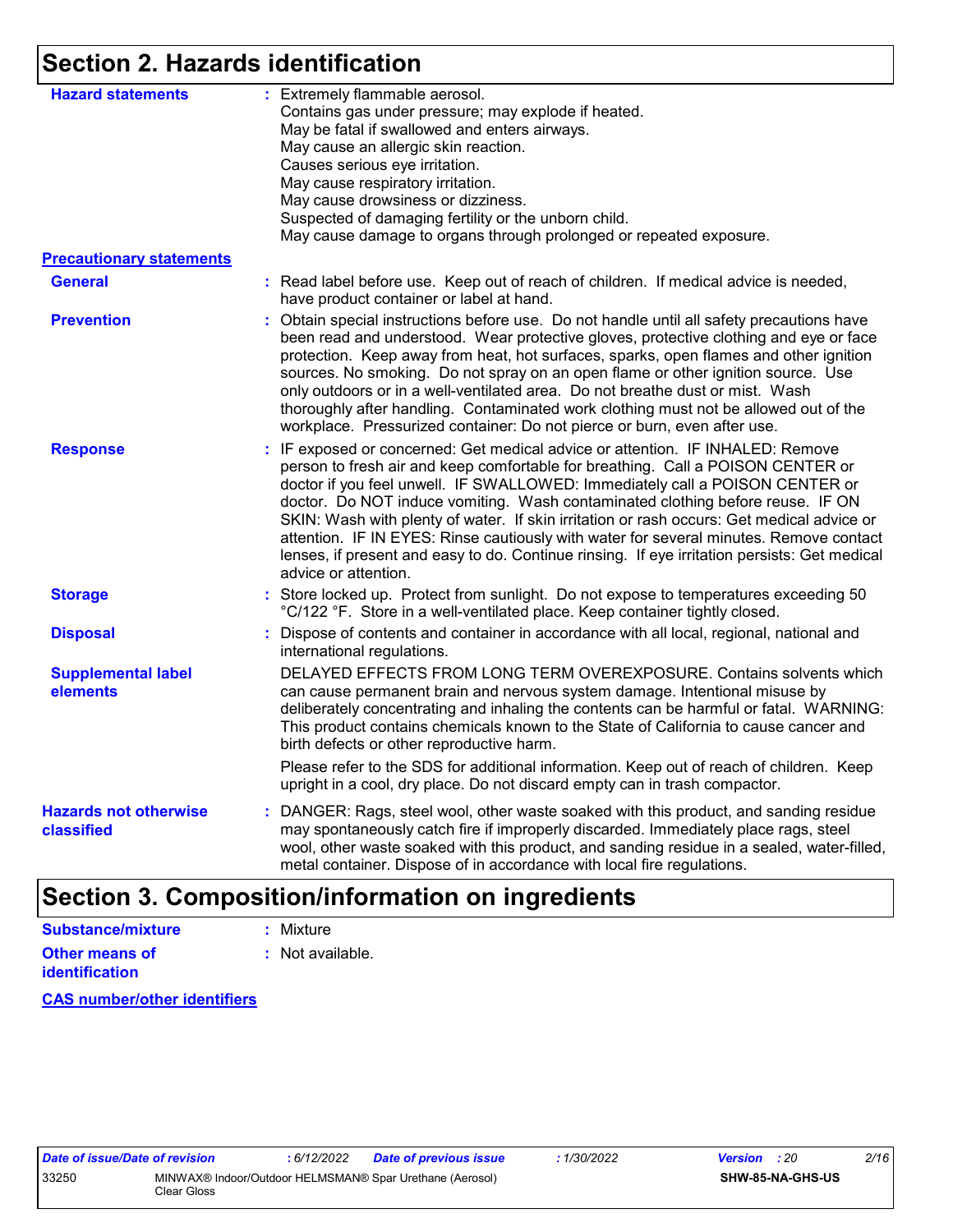## **Section 3. Composition/information on ingredients**

| Ingredient name                     | % by weight | <b>CAS number</b> |
|-------------------------------------|-------------|-------------------|
| Acetone                             | ≥25 - ≤50   | 67-64-1           |
| Propane                             | 210 - ≤25   | 74-98-6           |
| <b>Butane</b>                       | l≥10 - ≤25  | 106-97-8          |
| Light Aliphatic Hydrocarbon         | $≥10 - ≤25$ | 64742-47-8        |
| Light Aliphatic Hydrocarbon Solvent | ≤3          | 64742-49-0        |
| Light Aliphatic Hydrocarbon Solvent | ≤3          | 68410-97-9        |
| Lt. Aliphatic Hydrocarbon Solvent   | ≤3          | 64742-89-8        |
| Heptane                             | <1          | 142-82-5          |
| <b>UV Light Absorber</b>            | ≤0.3        | 104810-48-2       |

Any concentration shown as a range is to protect confidentiality or is due to batch variation.

**There are no additional ingredients present which, within the current knowledge of the supplier and in the concentrations applicable, are classified and hence require reporting in this section.**

**Occupational exposure limits, if available, are listed in Section 8.**

## **Section 4. First aid measures**

#### **Description of necessary first aid measures**

| <b>Eye contact</b>  | : Immediately flush eyes with plenty of water, occasionally lifting the upper and lower<br>eyelids. Check for and remove any contact lenses. Continue to rinse for at least 10<br>minutes. Get medical attention.                                                                                                                                                                                                                                                                                                                                                                                                                                                                                                                                       |
|---------------------|---------------------------------------------------------------------------------------------------------------------------------------------------------------------------------------------------------------------------------------------------------------------------------------------------------------------------------------------------------------------------------------------------------------------------------------------------------------------------------------------------------------------------------------------------------------------------------------------------------------------------------------------------------------------------------------------------------------------------------------------------------|
| <b>Inhalation</b>   | : Remove victim to fresh air and keep at rest in a position comfortable for breathing. If it<br>is suspected that fumes are still present, the rescuer should wear an appropriate mask<br>or self-contained breathing apparatus. If not breathing, if breathing is irregular or if<br>respiratory arrest occurs, provide artificial respiration or oxygen by trained personnel. It<br>may be dangerous to the person providing aid to give mouth-to-mouth resuscitation.<br>Get medical attention. If necessary, call a poison center or physician. If unconscious,<br>place in recovery position and get medical attention immediately. Maintain an open<br>airway. Loosen tight clothing such as a collar, tie, belt or waistband.                    |
| <b>Skin contact</b> | : Wash with plenty of soap and water. Remove contaminated clothing and shoes. Wash<br>contaminated clothing thoroughly with water before removing it, or wear gloves.<br>Continue to rinse for at least 10 minutes. Get medical attention. In the event of any<br>complaints or symptoms, avoid further exposure. Wash clothing before reuse. Clean<br>shoes thoroughly before reuse.                                                                                                                                                                                                                                                                                                                                                                   |
| <b>Ingestion</b>    | : Get medical attention immediately. Call a poison center or physician. Wash out mouth<br>with water. Remove dentures if any. If material has been swallowed and the exposed<br>person is conscious, give small quantities of water to drink. Stop if the exposed person<br>feels sick as vomiting may be dangerous. Aspiration hazard if swallowed. Can enter<br>lungs and cause damage. Do not induce vomiting. If vomiting occurs, the head should<br>be kept low so that vomit does not enter the lungs. Never give anything by mouth to an<br>unconscious person. If unconscious, place in recovery position and get medical<br>attention immediately. Maintain an open airway. Loosen tight clothing such as a collar,<br>tie, belt or waistband. |

| Most important symptoms/effects, acute and delaved |
|----------------------------------------------------|
|----------------------------------------------------|

| <b>Potential acute health effects</b> |                                                                                                                              |
|---------------------------------------|------------------------------------------------------------------------------------------------------------------------------|
| <b>Eye contact</b>                    | : Causes serious eye irritation.                                                                                             |
| <b>Inhalation</b>                     | : Can cause central nervous system (CNS) depression. May cause drowsiness or<br>dizziness. May cause respiratory irritation. |
| <b>Skin contact</b>                   | : May cause an allergic skin reaction.                                                                                       |
| <b>Ingestion</b>                      | : Can cause central nervous system (CNS) depression. May be fatal if swallowed and<br>enters airways.                        |

#### **Over-exposure signs/symptoms**

| Date of issue/Date of revision |             | 6/12/2022 | <b>Date of previous issue</b>                            | 1/30/2022 | <b>Version</b> : 20 |                  | 3/16 |
|--------------------------------|-------------|-----------|----------------------------------------------------------|-----------|---------------------|------------------|------|
| 33250                          | Clear Gloss |           | MINWAX® Indoor/Outdoor HELMSMAN® Spar Urethane (Aerosol) |           |                     | SHW-85-NA-GHS-US |      |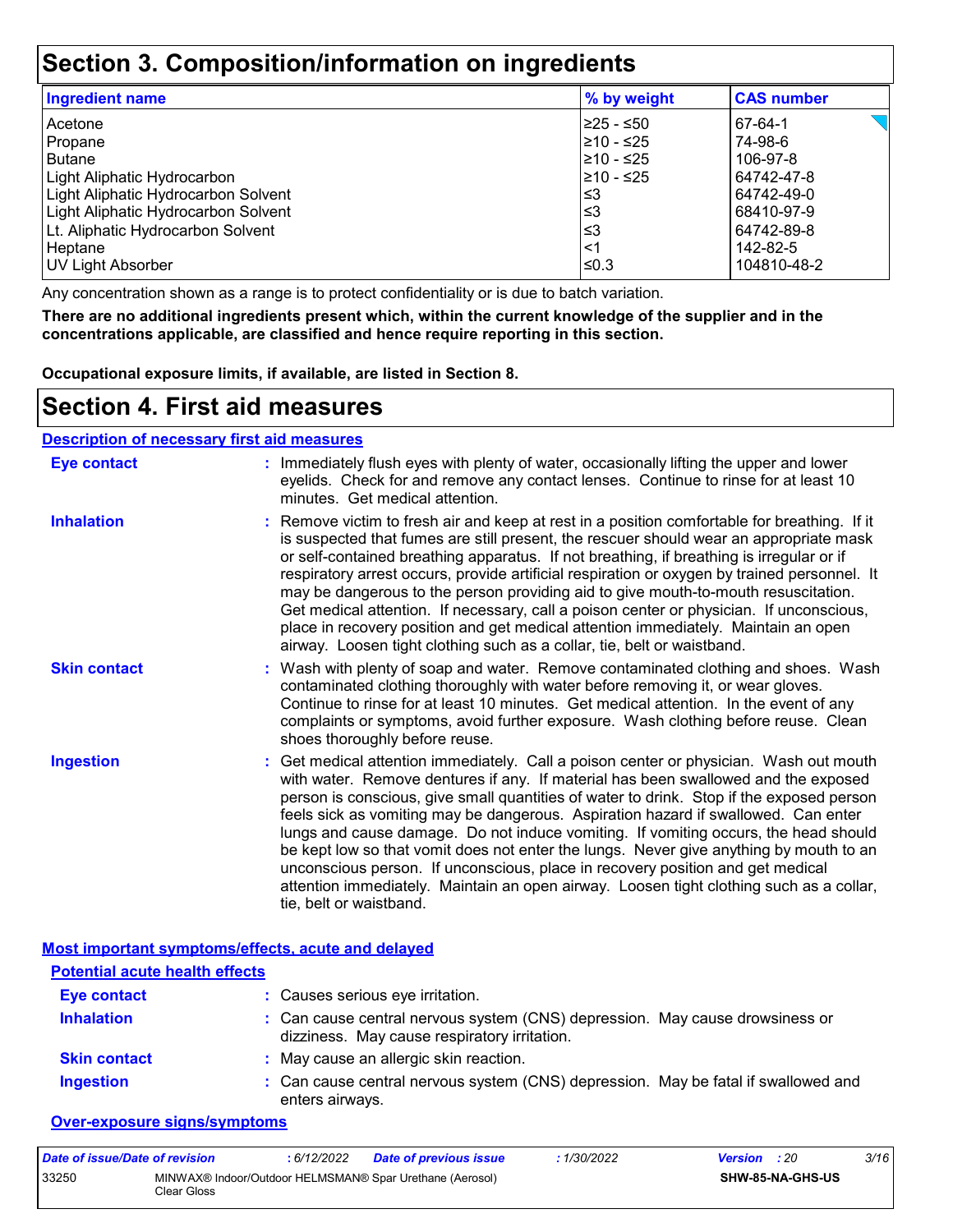# **Section 4. First aid measures**

| <b>Eye contact</b>  | : Adverse symptoms may include the following:<br>pain or irritation<br>watering<br>redness                                                                                                                                                                              |
|---------------------|-------------------------------------------------------------------------------------------------------------------------------------------------------------------------------------------------------------------------------------------------------------------------|
| <b>Inhalation</b>   | : Adverse symptoms may include the following:<br>respiratory tract irritation<br>coughing<br>nausea or vomiting<br>headache<br>drowsiness/fatigue<br>dizziness/vertigo<br>unconsciousness<br>reduced fetal weight<br>increase in fetal deaths<br>skeletal malformations |
| <b>Skin contact</b> | : Adverse symptoms may include the following:<br>irritation<br>redness<br>reduced fetal weight<br>increase in fetal deaths<br>skeletal malformations                                                                                                                    |
| <b>Ingestion</b>    | : Adverse symptoms may include the following:<br>nausea or vomiting<br>reduced fetal weight<br>increase in fetal deaths<br>skeletal malformations                                                                                                                       |

#### **Indication of immediate medical attention and special treatment needed, if necessary**

| <b>Notes to physician</b>         | : Treat symptomatically. Contact poison treatment specialist immediately if large<br>quantities have been ingested or inhaled.                                                                                                                                                                                                                                                                                  |  |
|-----------------------------------|-----------------------------------------------------------------------------------------------------------------------------------------------------------------------------------------------------------------------------------------------------------------------------------------------------------------------------------------------------------------------------------------------------------------|--|
| <b>Specific treatments</b>        | : No specific treatment.                                                                                                                                                                                                                                                                                                                                                                                        |  |
| <b>Protection of first-aiders</b> | : No action shall be taken involving any personal risk or without suitable training. If it is<br>suspected that fumes are still present, the rescuer should wear an appropriate mask or<br>self-contained breathing apparatus. It may be dangerous to the person providing aid to<br>give mouth-to-mouth resuscitation. Wash contaminated clothing thoroughly with water<br>before removing it, or wear gloves. |  |

**See toxicological information (Section 11)**

# **Section 5. Fire-fighting measures**

33250 MINWAX® Indoor/Outdoor HELMSMAN® Spar Urethane (Aerosol)

Clear Gloss

| <b>Extinguishing media</b>                           |                                                                                                                                                                                                                                                                                                                                                                                                                                                       |
|------------------------------------------------------|-------------------------------------------------------------------------------------------------------------------------------------------------------------------------------------------------------------------------------------------------------------------------------------------------------------------------------------------------------------------------------------------------------------------------------------------------------|
| <b>Suitable extinguishing</b><br>media               | : Use an extinguishing agent suitable for the surrounding fire.                                                                                                                                                                                                                                                                                                                                                                                       |
| <b>Unsuitable extinguishing</b><br>media             | : None known.                                                                                                                                                                                                                                                                                                                                                                                                                                         |
| <b>Specific hazards arising</b><br>from the chemical | : Extremely flammable aerosol. Runoff to sewer may create fire or explosion hazard. In<br>a fire or if heated, a pressure increase will occur and the container may burst, with the<br>risk of a subsequent explosion. Gas may accumulate in low or confined areas or travel<br>a considerable distance to a source of ignition and flash back, causing fire or explosion.<br>Bursting aerosol containers may be propelled from a fire at high speed. |
| <b>Hazardous thermal</b><br>decomposition products   | : Decomposition products may include the following materials:<br>carbon dioxide<br>carbon monoxide                                                                                                                                                                                                                                                                                                                                                    |
| <b>Date of issue/Date of revision</b>                | 4/16<br>:6/12/2022<br><b>Date of previous issue</b><br>: 1/30/2022<br>Version<br>: 20                                                                                                                                                                                                                                                                                                                                                                 |

**SHW-85-NA-GHS-US**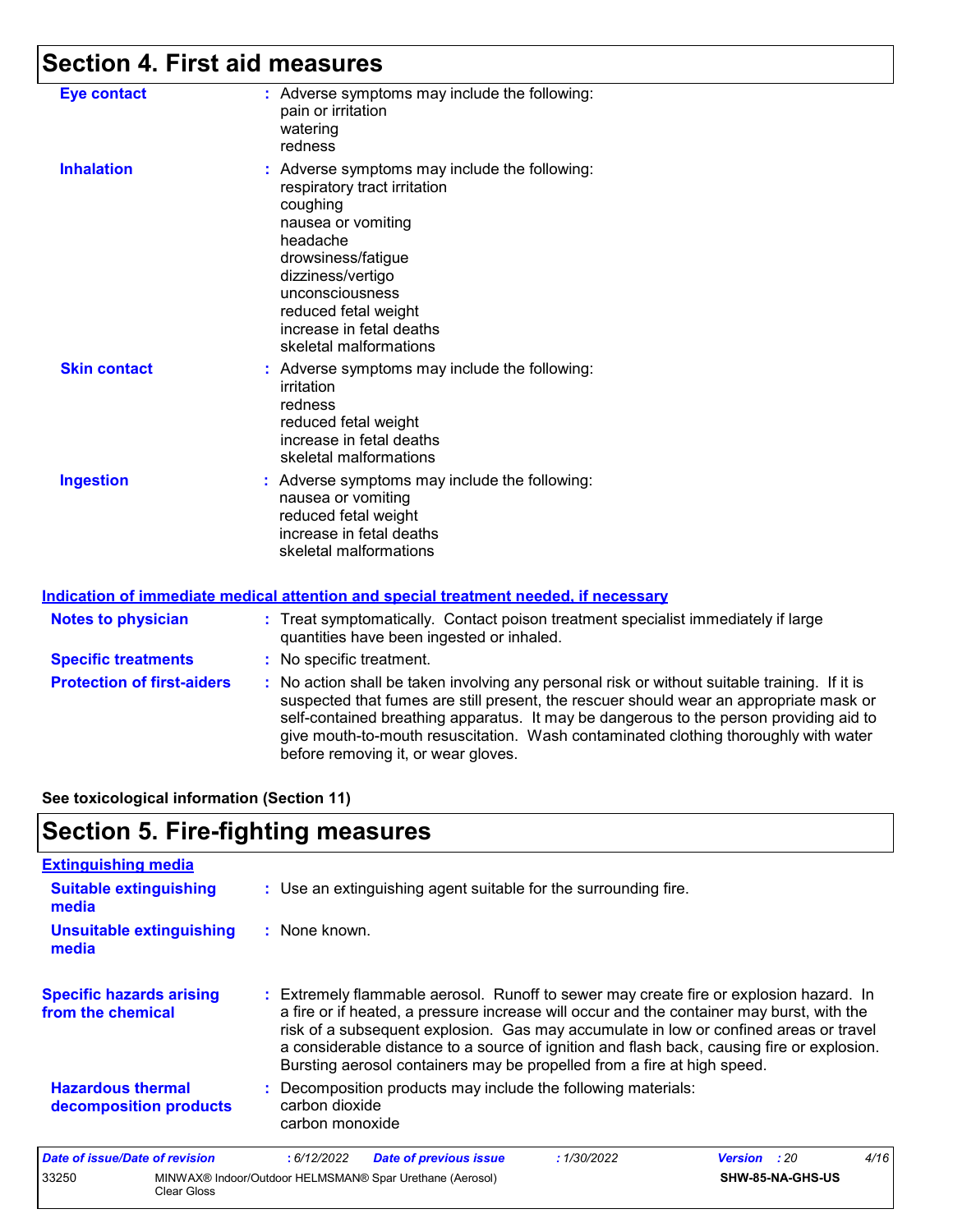# **Section 5. Fire-fighting measures**

| <b>Special protective actions</b><br>for fire-fighters   | : Promptly isolate the scene by removing all persons from the vicinity of the incident if<br>there is a fire. No action shall be taken involving any personal risk or without suitable<br>training. Move containers from fire area if this can be done without risk. Use water<br>spray to keep fire-exposed containers cool. |  |
|----------------------------------------------------------|-------------------------------------------------------------------------------------------------------------------------------------------------------------------------------------------------------------------------------------------------------------------------------------------------------------------------------|--|
| <b>Special protective</b><br>equipment for fire-fighters | : Fire-fighters should wear appropriate protective equipment and self-contained breathing<br>apparatus (SCBA) with a full face-piece operated in positive pressure mode.                                                                                                                                                      |  |

### **Section 6. Accidental release measures**

**Personal precautions, protective equipment and emergency procedures**

| For non-emergency<br>personnel   | : No action shall be taken involving any personal risk or without suitable training.<br>Evacuate surrounding areas. Keep unnecessary and unprotected personnel from<br>entering. In the case of aerosols being ruptured, care should be taken due to the rapid<br>escape of the pressurized contents and propellant. If a large number of containers are<br>ruptured, treat as a bulk material spillage according to the instructions in the clean-up<br>section. Do not touch or walk through spilled material. Shut off all ignition sources. No<br>flares, smoking or flames in hazard area. Avoid breathing vapor or mist. Provide<br>adequate ventilation. Wear appropriate respirator when ventilation is inadequate. Put<br>on appropriate personal protective equipment. |
|----------------------------------|----------------------------------------------------------------------------------------------------------------------------------------------------------------------------------------------------------------------------------------------------------------------------------------------------------------------------------------------------------------------------------------------------------------------------------------------------------------------------------------------------------------------------------------------------------------------------------------------------------------------------------------------------------------------------------------------------------------------------------------------------------------------------------|
| For emergency responders         | : If specialized clothing is required to deal with the spillage, take note of any information in<br>Section 8 on suitable and unsuitable materials. See also the information in "For non-<br>emergency personnel".                                                                                                                                                                                                                                                                                                                                                                                                                                                                                                                                                               |
| <b>Environmental precautions</b> | : Avoid dispersal of spilled material and runoff and contact with soil, waterways, drains<br>and sewers. Inform the relevant authorities if the product has caused environmental                                                                                                                                                                                                                                                                                                                                                                                                                                                                                                                                                                                                 |

pollution (sewers, waterways, soil or air).

#### **Methods and materials for containment and cleaning up**

| <b>Small spill</b> | : Stop leak if without risk. Move containers from spill area. Use spark-proof tools and<br>explosion-proof equipment. Dilute with water and mop up if water-soluble. Alternatively,<br>or if water-insoluble, absorb with an inert dry material and place in an appropriate waste<br>disposal container. Dispose of via a licensed waste disposal contractor.                                                                                                                                                                                                                                                                                                                                                                                                        |
|--------------------|----------------------------------------------------------------------------------------------------------------------------------------------------------------------------------------------------------------------------------------------------------------------------------------------------------------------------------------------------------------------------------------------------------------------------------------------------------------------------------------------------------------------------------------------------------------------------------------------------------------------------------------------------------------------------------------------------------------------------------------------------------------------|
| <b>Large spill</b> | : Stop leak if without risk. Move containers from spill area. Use spark-proof tools and<br>explosion-proof equipment. Approach release from upwind. Prevent entry into sewers,<br>water courses, basements or confined areas. Wash spillages into an effluent treatment<br>plant or proceed as follows. Contain and collect spillage with non-combustible,<br>absorbent material e.g. sand, earth, vermiculite or diatomaceous earth and place in<br>container for disposal according to local regulations (see Section 13). Dispose of via a<br>licensed waste disposal contractor. Contaminated absorbent material may pose the<br>same hazard as the spilled product. Note: see Section 1 for emergency contact<br>information and Section 13 for waste disposal. |

### **Section 7. Handling and storage**

#### **Precautions for safe handling**

**Protective measures Theory of the Exercic personal protective equipment (see Section 8). Persons with a metally** history of skin sensitization problems should not be employed in any process in which this product is used. Pressurized container: protect from sunlight and do not expose to temperatures exceeding 50°C. Do not pierce or burn, even after use. Avoid exposure obtain special instructions before use. Avoid exposure during pregnancy. Do not handle until all safety precautions have been read and understood. Do not get in eyes or on skin or clothing. Do not breathe vapor or mist. Do not swallow. Avoid breathing gas. Use only with adequate ventilation. Wear appropriate respirator when ventilation is inadequate. Store and use away from heat, sparks, open flame or any other ignition source. Use explosion-proof electrical (ventilating, lighting and material handling)

| Date of issue/Date of revision |             | 6/12/2022 | <b>Date of previous issue</b>                            | 1/30/2022 | <b>Version</b> : 20 |                  | 5/16 |
|--------------------------------|-------------|-----------|----------------------------------------------------------|-----------|---------------------|------------------|------|
| 33250                          | Clear Gloss |           | MINWAX® Indoor/Outdoor HELMSMAN® Spar Urethane (Aerosol) |           |                     | SHW-85-NA-GHS-US |      |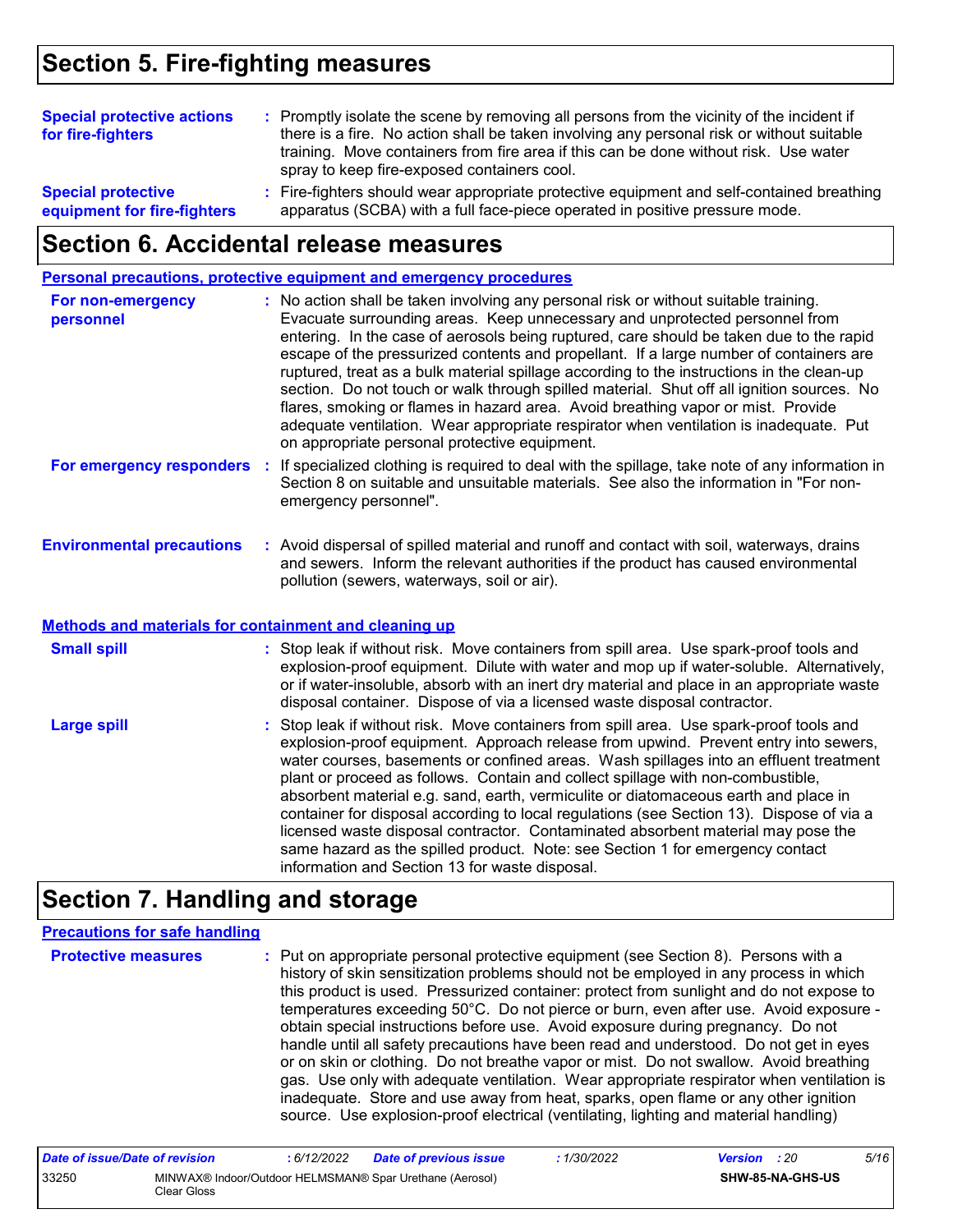# **Section 7. Handling and storage**

|                                                                                  | equipment. Use only non-sparking tools. Empty containers retain product residue and<br>can be hazardous.                                                                                                                                                                                                                                                                                                             |
|----------------------------------------------------------------------------------|----------------------------------------------------------------------------------------------------------------------------------------------------------------------------------------------------------------------------------------------------------------------------------------------------------------------------------------------------------------------------------------------------------------------|
| <b>Advice on general</b><br>occupational hygiene                                 | : Eating, drinking and smoking should be prohibited in areas where this material is<br>handled, stored and processed. Workers should wash hands and face before eating,<br>drinking and smoking. Remove contaminated clothing and protective equipment before<br>entering eating areas. See also Section 8 for additional information on hygiene<br>measures.                                                        |
| <b>Conditions for safe storage,</b><br>including any<br><i>incompatibilities</i> | : Store in accordance with local regulations. Store away from direct sunlight in a dry, cool<br>and well-ventilated area, away from incompatible materials (see Section 10) and food<br>and drink. Protect from sunlight. Store locked up. Eliminate all ignition sources. Use<br>appropriate containment to avoid environmental contamination. See Section 10 for<br>incompatible materials before handling or use. |

# **Section 8. Exposure controls/personal protection**

### **Control parameters**

#### **Occupational exposure limits (OSHA United States)**

| Acetone                                       |                               |                                                                                                                                 |
|-----------------------------------------------|-------------------------------|---------------------------------------------------------------------------------------------------------------------------------|
|                                               | 67-64-1                       | ACGIH TLV (United States, 1/2021).<br>TWA: 250 ppm 8 hours.<br>STEL: 500 ppm 15 minutes.<br>NIOSH REL (United States, 10/2020). |
|                                               |                               | TWA: 250 ppm 10 hours.<br>TWA: 590 mg/m <sup>3</sup> 10 hours.<br>OSHA PEL (United States, 5/2018).                             |
|                                               |                               | TWA: 1000 ppm 8 hours.<br>TWA: 2400 mg/m <sup>3</sup> 8 hours.                                                                  |
| Propane                                       | 74-98-6                       | NIOSH REL (United States, 10/2020).<br>TWA: 1000 ppm 10 hours.                                                                  |
|                                               |                               | TWA: 1800 mg/m <sup>3</sup> 10 hours.                                                                                           |
|                                               |                               | OSHA PEL (United States, 5/2018).                                                                                               |
|                                               |                               | TWA: 1000 ppm 8 hours.                                                                                                          |
|                                               |                               | TWA: 1800 mg/m <sup>3</sup> 8 hours.                                                                                            |
|                                               |                               | ACGIH TLV (United States, 1/2021). Oxygen                                                                                       |
|                                               |                               | Depletion [Asphyxiant]. Explosive potential.                                                                                    |
| <b>Butane</b>                                 | 106-97-8                      | NIOSH REL (United States, 10/2020).                                                                                             |
|                                               |                               | TWA: 800 ppm 10 hours.                                                                                                          |
|                                               |                               | TWA: 1900 mg/m <sup>3</sup> 10 hours.                                                                                           |
|                                               |                               | ACGIH TLV (United States, 1/2021).                                                                                              |
|                                               |                               | <b>Explosive potential.</b>                                                                                                     |
|                                               |                               | STEL: 1000 ppm 15 minutes.                                                                                                      |
| Light Aliphatic Hydrocarbon                   | 64742-47-8                    | ACGIH TLV (United States, 1/2021).                                                                                              |
|                                               |                               | Absorbed through skin.                                                                                                          |
|                                               |                               | TWA: 200 mg/m <sup>3</sup> , (as total hydrocarbon                                                                              |
|                                               |                               | vapor) 8 hours.                                                                                                                 |
| Light Aliphatic Hydrocarbon Solvent           | 64742-49-0                    | None.                                                                                                                           |
| Light Aliphatic Hydrocarbon Solvent           | 68410-97-9                    | None.                                                                                                                           |
| Lt. Aliphatic Hydrocarbon Solvent             | 64742-89-8                    | None.                                                                                                                           |
| Heptane                                       | 142-82-5                      | ACGIH TLV (United States, 1/2021).                                                                                              |
|                                               |                               | TWA: 400 ppm 8 hours.<br>TWA: 1640 mg/m <sup>3</sup> 8 hours.                                                                   |
|                                               |                               | STEL: 500 ppm 15 minutes.                                                                                                       |
|                                               |                               | STEL: 2050 mg/m <sup>3</sup> 15 minutes.                                                                                        |
|                                               |                               | NIOSH REL (United States, 10/2020).                                                                                             |
|                                               |                               | TWA: 85 ppm 10 hours.                                                                                                           |
| Date of issue/Date of revision<br>: 6/12/2022 | <b>Date of previous issue</b> | : 1/30/2022<br>6/16<br><b>Version</b> : 20                                                                                      |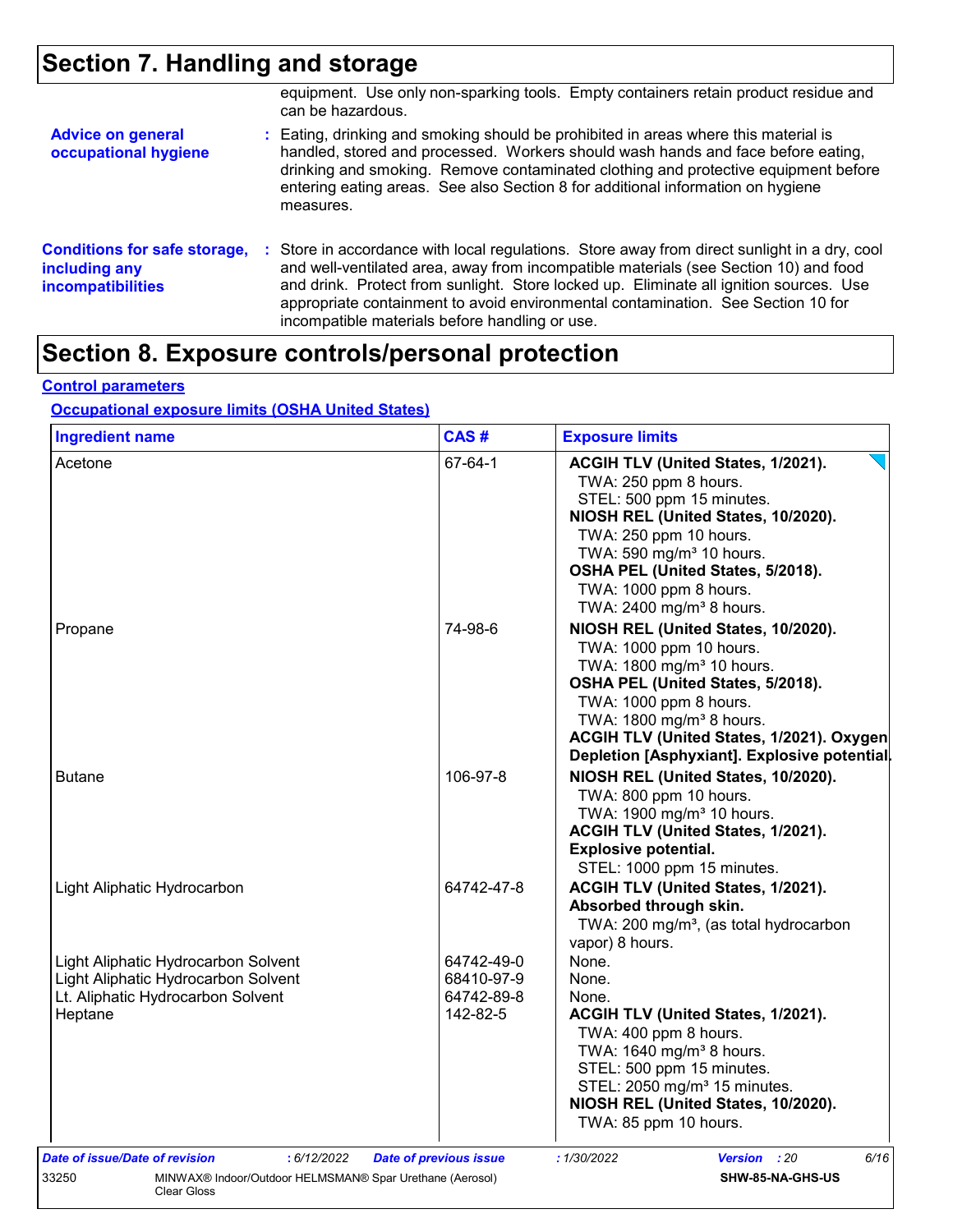# **Section 8. Exposure controls/personal protection**

|                   |             | TWA: $350 \text{ mg/m}^3$ 10 hours.     |
|-------------------|-------------|-----------------------------------------|
|                   |             | CEIL: 440 ppm 15 minutes.               |
|                   |             | CEIL: $1800 \text{ mg/m}^3$ 15 minutes. |
|                   |             | OSHA PEL (United States, 5/2018).       |
|                   |             | TWA: 500 ppm 8 hours.                   |
|                   |             | TWA: 2000 mg/m <sup>3</sup> 8 hours.    |
| UV Light Absorber | 104810-48-2 | None.                                   |

### **Occupational exposure limits (Canada)**

| CAS#     | <b>Exposure limits</b>                                                                                                                                                                                                                                                                                                                                                                                                                                                                                                                                                                                                                                                                                                                     |
|----------|--------------------------------------------------------------------------------------------------------------------------------------------------------------------------------------------------------------------------------------------------------------------------------------------------------------------------------------------------------------------------------------------------------------------------------------------------------------------------------------------------------------------------------------------------------------------------------------------------------------------------------------------------------------------------------------------------------------------------------------------|
| 67-64-1  | CA Alberta Provincial (Canada, 6/2018).<br>8 hrs OEL: 1200 mg/m <sup>3</sup> 8 hours.<br>15 min OEL: 1800 mg/m <sup>3</sup> 15 minutes.<br>8 hrs OEL: 500 ppm 8 hours.<br>15 min OEL: 750 ppm 15 minutes.<br><b>CA British Columbia Provincial (Canada,</b><br>$6/2021$ ).<br>TWA: 250 ppm 8 hours.<br>STEL: 500 ppm 15 minutes.<br>CA Ontario Provincial (Canada, 6/2019).<br>TWA: 250 ppm 8 hours.<br>STEL: 500 ppm 15 minutes.<br>CA Quebec Provincial (Canada, 6/2021).<br>TWAEV: 500 ppm 8 hours.<br>TWAEV: 1190 mg/m <sup>3</sup> 8 hours.<br>STEV: 1000 ppm 15 minutes.<br>STEV: 2380 mg/m <sup>3</sup> 15 minutes.<br><b>CA Saskatchewan Provincial (Canada,</b><br>7/2013).<br>STEL: 750 ppm 15 minutes.<br>TWA: 500 ppm 8 hours. |
| 74-98-6  | CA Alberta Provincial (Canada, 6/2018).<br>8 hrs OEL: 1000 ppm 8 hours.<br>CA Quebec Provincial (Canada, 6/2021).<br>TWAEV: 1000 ppm 8 hours.<br>TWAEV: 1800 mg/m <sup>3</sup> 8 hours.<br><b>CA Saskatchewan Provincial (Canada,</b><br>7/2013).<br>STEL: 1250 ppm 15 minutes.<br>TWA: 1000 ppm 8 hours.<br><b>CA British Columbia Provincial (Canada,</b><br>6/2021). Oxygen Depletion [Asphyxiant].<br><b>Explosive potential.</b><br>CA Ontario Provincial (Canada, 6/2019).                                                                                                                                                                                                                                                           |
|          | <b>Oxygen Depletion [Asphyxiant]. Explosive</b><br>potential.                                                                                                                                                                                                                                                                                                                                                                                                                                                                                                                                                                                                                                                                              |
| 106-97-8 | CA Alberta Provincial (Canada, 6/2018).<br>8 hrs OEL: 1000 ppm 8 hours.<br>CA Quebec Provincial (Canada, 6/2021).<br>TWAEV: 800 ppm 8 hours.<br>TWAEV: 1900 mg/m <sup>3</sup> 8 hours.<br>CA Saskatchewan Provincial (Canada,<br>7/2013).<br>STEL: 1250 ppm 15 minutes.                                                                                                                                                                                                                                                                                                                                                                                                                                                                    |
|          |                                                                                                                                                                                                                                                                                                                                                                                                                                                                                                                                                                                                                                                                                                                                            |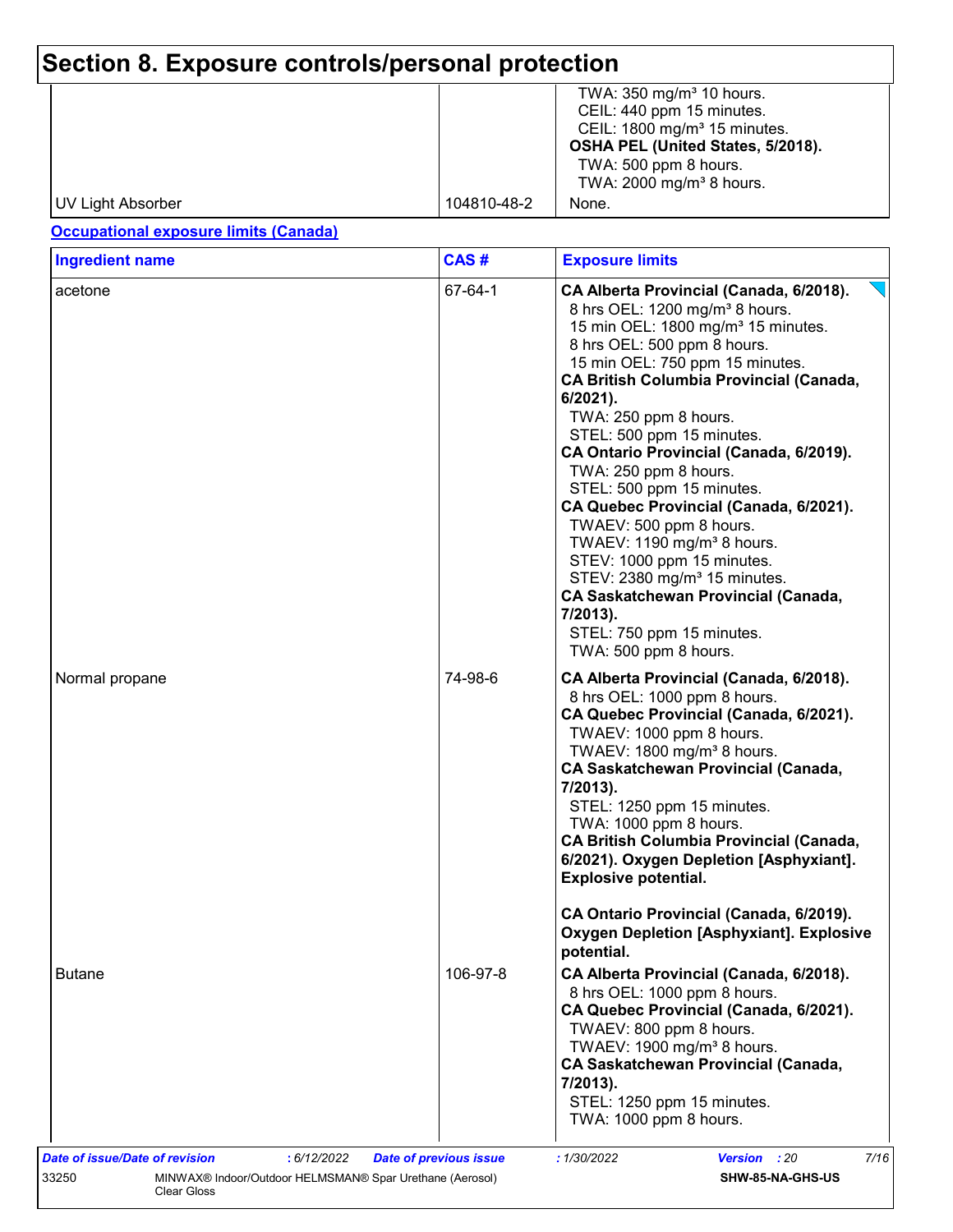# **Section 8. Exposure controls/personal protection**

| Petroleum refining, hydrotreated light distillate | 64742-47-8 | <b>CA British Columbia Provincial (Canada,</b><br>6/2021). Explosive potential.<br>STEL: 1000 ppm 15 minutes.<br>CA Ontario Provincial (Canada, 6/2019).<br><b>Explosive potential.</b><br>STEL: 1000 ppm 15 minutes.<br><b>CA British Columbia Provincial (Canada,</b><br>6/2021). Absorbed through skin.<br>TWA: 200 mg/m <sup>3</sup> , (as total hydrocarbon<br>vapour) 8 hours.<br>CA Alberta Provincial (Canada, 6/2018).<br>Absorbed through skin.<br>8 hrs OEL: 200 mg/m <sup>3</sup> , (as total hydrocarbon<br>vapour) 8 hours.<br>CA Ontario Provincial (Canada, 6/2019).<br>Absorbed through skin.<br>TWA: 200 mg/m <sup>3</sup> , (as total hydrocarbon<br>vapour) 8 hours. |
|---------------------------------------------------|------------|------------------------------------------------------------------------------------------------------------------------------------------------------------------------------------------------------------------------------------------------------------------------------------------------------------------------------------------------------------------------------------------------------------------------------------------------------------------------------------------------------------------------------------------------------------------------------------------------------------------------------------------------------------------------------------------|
|---------------------------------------------------|------------|------------------------------------------------------------------------------------------------------------------------------------------------------------------------------------------------------------------------------------------------------------------------------------------------------------------------------------------------------------------------------------------------------------------------------------------------------------------------------------------------------------------------------------------------------------------------------------------------------------------------------------------------------------------------------------------|

### **Occupational exposure limits (Mexico)**

|                             | CAS#       | <b>Exposure limits</b>                                                                                                                |
|-----------------------------|------------|---------------------------------------------------------------------------------------------------------------------------------------|
| Acetone                     | 67-64-1    | NOM-010-STPS-2014 (Mexico, 4/2016).<br>TWA: 500 ppm 8 hours.<br>STEL: 750 ppm 15 minutes.                                             |
| Propane                     | 74-98-6    | NOM-010-STPS-2014 (Mexico, 4/2016).<br>TWA: 1000 ppm 8 hours.                                                                         |
| <b>Butane</b>               | 106-97-8   | NOM-010-STPS-2014 (Mexico, 4/2016).<br>TWA: 1000 ppm 8 hours.                                                                         |
| Light Aliphatic Hydrocarbon | 64742-47-8 | ACGIH TLV (United States, 1/2021).<br>Absorbed through skin.<br>TWA: 200 mg/m <sup>3</sup> , (as total hydrocarbon<br>vapor) 8 hours. |

| <b>Appropriate engineering</b><br><b>controls</b> | : Use only with adequate ventilation. Use process enclosures, local exhaust ventilation or<br>other engineering controls to keep worker exposure to airborne contaminants below any<br>recommended or statutory limits. The engineering controls also need to keep gas,<br>vapor or dust concentrations below any lower explosive limits. Use explosion-proof<br>ventilation equipment.                                                                                     |
|---------------------------------------------------|-----------------------------------------------------------------------------------------------------------------------------------------------------------------------------------------------------------------------------------------------------------------------------------------------------------------------------------------------------------------------------------------------------------------------------------------------------------------------------|
| <b>Environmental exposure</b><br><b>controls</b>  | : Emissions from ventilation or work process equipment should be checked to ensure<br>they comply with the requirements of environmental protection legislation. In some<br>cases, fume scrubbers, filters or engineering modifications to the process equipment<br>will be necessary to reduce emissions to acceptable levels.                                                                                                                                             |
| <b>Individual protection measures</b>             |                                                                                                                                                                                                                                                                                                                                                                                                                                                                             |
| <b>Hygiene measures</b>                           | : Wash hands, forearms and face thoroughly after handling chemical products, before<br>eating, smoking and using the lavatory and at the end of the working period.<br>Appropriate techniques should be used to remove potentially contaminated clothing.<br>Contaminated work clothing should not be allowed out of the workplace. Wash<br>contaminated clothing before reusing. Ensure that eyewash stations and safety<br>showers are close to the workstation location. |
| <b>Eye/face protection</b>                        | : Safety eyewear complying with an approved standard should be used when a risk<br>assessment indicates this is necessary to avoid exposure to liquid splashes, mists,<br>gases or dusts. If contact is possible, the following protection should be worn, unless<br>the assessment indicates a higher degree of protection: chemical splash goggles.                                                                                                                       |
| <b>Skin protection</b>                            |                                                                                                                                                                                                                                                                                                                                                                                                                                                                             |

| Date of issue/Date of revision |             | 6/12/2022 | <b>Date of previous issue</b>                            | : 1/30/2022 | <b>Version</b> : 20 |                         | 8/16 |
|--------------------------------|-------------|-----------|----------------------------------------------------------|-------------|---------------------|-------------------------|------|
| 33250                          | Clear Gloss |           | MINWAX® Indoor/Outdoor HELMSMAN® Spar Urethane (Aerosol) |             |                     | <b>SHW-85-NA-GHS-US</b> |      |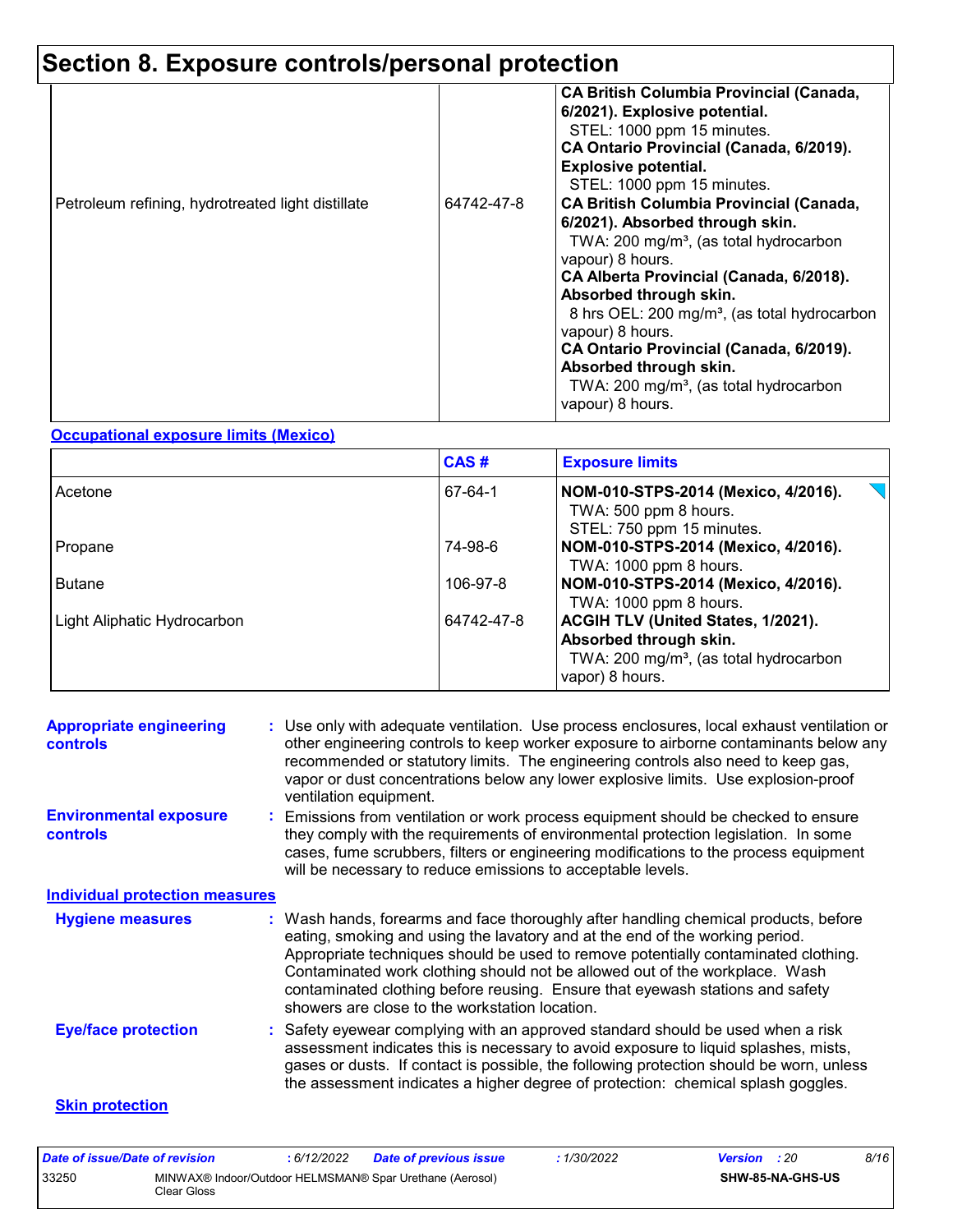# **Section 8. Exposure controls/personal protection**

| <b>Hand protection</b>        | : Chemical-resistant, impervious gloves complying with an approved standard should be<br>worn at all times when handling chemical products if a risk assessment indicates this is<br>necessary. Considering the parameters specified by the glove manufacturer, check<br>during use that the gloves are still retaining their protective properties. It should be<br>noted that the time to breakthrough for any glove material may be different for different<br>glove manufacturers. In the case of mixtures, consisting of several substances, the<br>protection time of the gloves cannot be accurately estimated. |
|-------------------------------|------------------------------------------------------------------------------------------------------------------------------------------------------------------------------------------------------------------------------------------------------------------------------------------------------------------------------------------------------------------------------------------------------------------------------------------------------------------------------------------------------------------------------------------------------------------------------------------------------------------------|
| <b>Body protection</b>        | : Personal protective equipment for the body should be selected based on the task being<br>performed and the risks involved and should be approved by a specialist before<br>handling this product. When there is a risk of ignition from static electricity, wear anti-<br>static protective clothing. For the greatest protection from static discharges, clothing<br>should include anti-static overalls, boots and gloves.                                                                                                                                                                                         |
| <b>Other skin protection</b>  | : Appropriate footwear and any additional skin protection measures should be selected<br>based on the task being performed and the risks involved and should be approved by a<br>specialist before handling this product.                                                                                                                                                                                                                                                                                                                                                                                              |
| <b>Respiratory protection</b> | : Based on the hazard and potential for exposure, select a respirator that meets the<br>appropriate standard or certification. Respirators must be used according to a<br>respiratory protection program to ensure proper fitting, training, and other important<br>aspects of use.                                                                                                                                                                                                                                                                                                                                    |

# **Section 9. Physical and chemical properties**

The conditions of measurement of all properties are at standard temperature and pressure unless otherwise indicated.

| <b>Appearance</b>                                                 |                                                                                       |
|-------------------------------------------------------------------|---------------------------------------------------------------------------------------|
| <b>Physical state</b>                                             | : Liquid.                                                                             |
| <b>Color</b>                                                      | : Not available.                                                                      |
| Odor                                                              | : Not available.                                                                      |
| <b>Odor threshold</b>                                             | : Not available.                                                                      |
| pH                                                                | : 7                                                                                   |
| <b>Melting point/freezing point</b>                               | : Not available.                                                                      |
| <b>Boiling point, initial boiling</b><br>point, and boiling range | : Not available.                                                                      |
| <b>Flash point</b>                                                | : Closed cup: -29 $^{\circ}$ C (-20.2 $^{\circ}$ F) [Pensky-Martens Closed Cup]       |
| <b>Evaporation rate</b>                                           | $: 5.6$ (butyl acetate = 1)                                                           |
| <b>Flammability</b>                                               | : Not available.                                                                      |
| Lower and upper explosion<br>limit/flammability limit             | $:$ Lower: $0.9\%$<br>Upper: 12.8%                                                    |
| <b>Vapor pressure</b>                                             | : $101.3$ kPa (760 mm Hg)                                                             |
| <b>Relative vapor density</b>                                     | : $1.55$ [Air = 1]                                                                    |
| <b>Relative density</b>                                           | : 0.71                                                                                |
| <b>Solubility</b>                                                 | : Not available.                                                                      |
| <b>Partition coefficient: n-</b><br>octanol/water                 | : Not applicable.                                                                     |
| <b>Auto-ignition temperature</b>                                  | : Not available.                                                                      |
| <b>Decomposition temperature</b>                                  | : Not available.                                                                      |
| <b>Viscosity</b>                                                  | Kinematic (40°C (104°F)): <20.5 mm <sup>2</sup> /s (<20.5 cSt)                        |
| <b>Molecular weight</b>                                           | Not applicable.                                                                       |
| <b>Aerosol product</b>                                            |                                                                                       |
| <b>Type of aerosol</b>                                            | : Spray                                                                               |
| <b>Heat of combustion</b>                                         | : $31.471$ kJ/g                                                                       |
| <b>Date of issue/Date of revision</b>                             | : 6/12/2022<br><b>Date of previous issue</b><br>: 1/30/2022<br><b>Version</b><br>: 20 |

| Date of issue/Date of revision |             | : 6/12/2022 | Date of previous issue                                   | 1/30/2022 | <b>Version</b> : 20 |                  | 9/16 |
|--------------------------------|-------------|-------------|----------------------------------------------------------|-----------|---------------------|------------------|------|
| 33250                          | Clear Gloss |             | MINWAX® Indoor/Outdoor HELMSMAN® Spar Urethane (Aerosol) |           |                     | SHW-85-NA-GHS-US |      |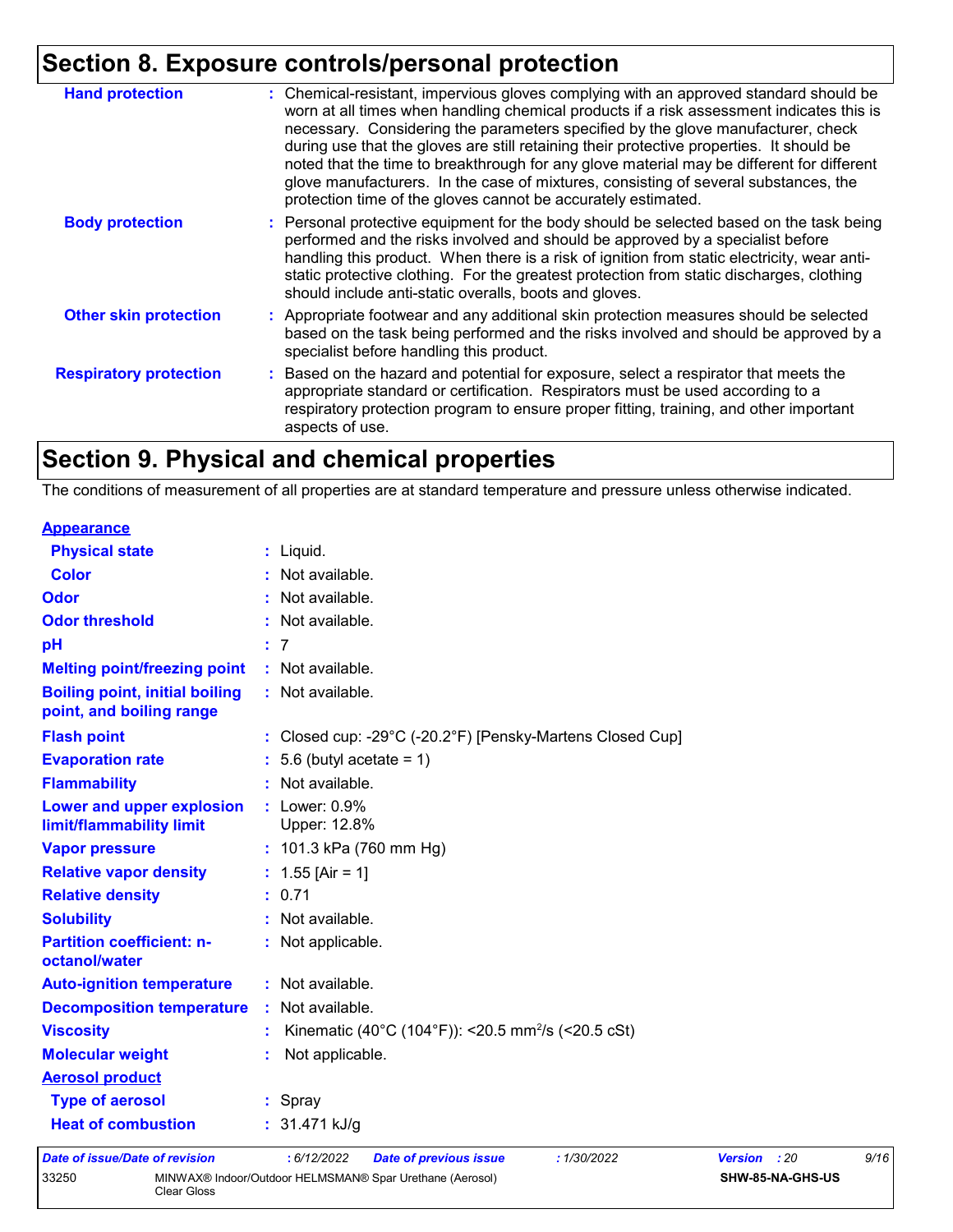# **Section 10. Stability and reactivity**

| <b>Reactivity</b>                            | : No specific test data related to reactivity available for this product or its ingredients.              |
|----------------------------------------------|-----------------------------------------------------------------------------------------------------------|
| <b>Chemical stability</b>                    | : The product is stable.                                                                                  |
| <b>Possibility of hazardous</b><br>reactions | : Under normal conditions of storage and use, hazardous reactions will not occur.                         |
| <b>Conditions to avoid</b>                   | : Avoid all possible sources of ignition (spark or flame).                                                |
| <b>Incompatible materials</b>                | : No specific data.                                                                                       |
| <b>Hazardous decomposition</b><br>products   | : Under normal conditions of storage and use, hazardous decomposition products should<br>not be produced. |

## **Section 11. Toxicological information**

#### **Information on toxicological effects**

#### **Acute toxicity**

| <b>Product/ingredient name</b>                                | <b>Result</b>                                          | <b>Species</b>    | <b>Dose</b>                                           | <b>Exposure</b>     |
|---------------------------------------------------------------|--------------------------------------------------------|-------------------|-------------------------------------------------------|---------------------|
| Acetone<br>l Butane<br>Light Aliphatic Hydrocarbon<br>Solvent | LD50 Oral<br><b>LC50 Inhalation Vapor</b><br>LD50 Oral | Rat<br>Rat<br>Rat | 5800 mg/kg<br>658000 mg/m <sup>3</sup><br>$5.17$ g/kg | 14 hours            |
| Heptane                                                       | LC50 Inhalation Gas.<br><b>LC50 Inhalation Vapor</b>   | Rat<br>Rat        | 48000 ppm<br>$103$ g/m <sup>3</sup>                   | 14 hours<br>4 hours |

#### **Irritation/Corrosion**

| <b>Product/ingredient name</b> | <b>Result</b>            | <b>Species</b> | <b>Score</b> | <b>Exposure</b> | <b>Observation</b>       |
|--------------------------------|--------------------------|----------------|--------------|-----------------|--------------------------|
| Acetone                        | Eyes - Mild irritant     | Human          |              | 186300 ppm      | -                        |
|                                | Eyes - Mild irritant     | Rabbit         |              | $10$ uL         |                          |
|                                | Eyes - Moderate irritant | Rabbit         |              | 24 hours 20     | $\overline{\phantom{a}}$ |
|                                |                          |                |              | mg              |                          |
|                                | Eyes - Severe irritant   | Rabbit         |              | $20 \text{ mg}$ |                          |
|                                | Skin - Mild irritant     | Rabbit         |              | 24 hours 500    |                          |
|                                |                          |                |              | mg              |                          |
|                                | Skin - Mild irritant     | Rabbit         |              | 395 mg          | ٠                        |

#### **Sensitization**

Not available.

#### **Mutagenicity**

Not available.

#### **Carcinogenicity**

Not available.

#### **Reproductive toxicity**

Not available.

#### **Teratogenicity**

Not available.

#### **Specific target organ toxicity (single exposure)**

|       | Date of issue/Date of revision |               |  |
|-------|--------------------------------|---------------|--|
| 33250 |                                | MINWAX® Ir    |  |
|       |                                | $C2 = C2 = C$ |  |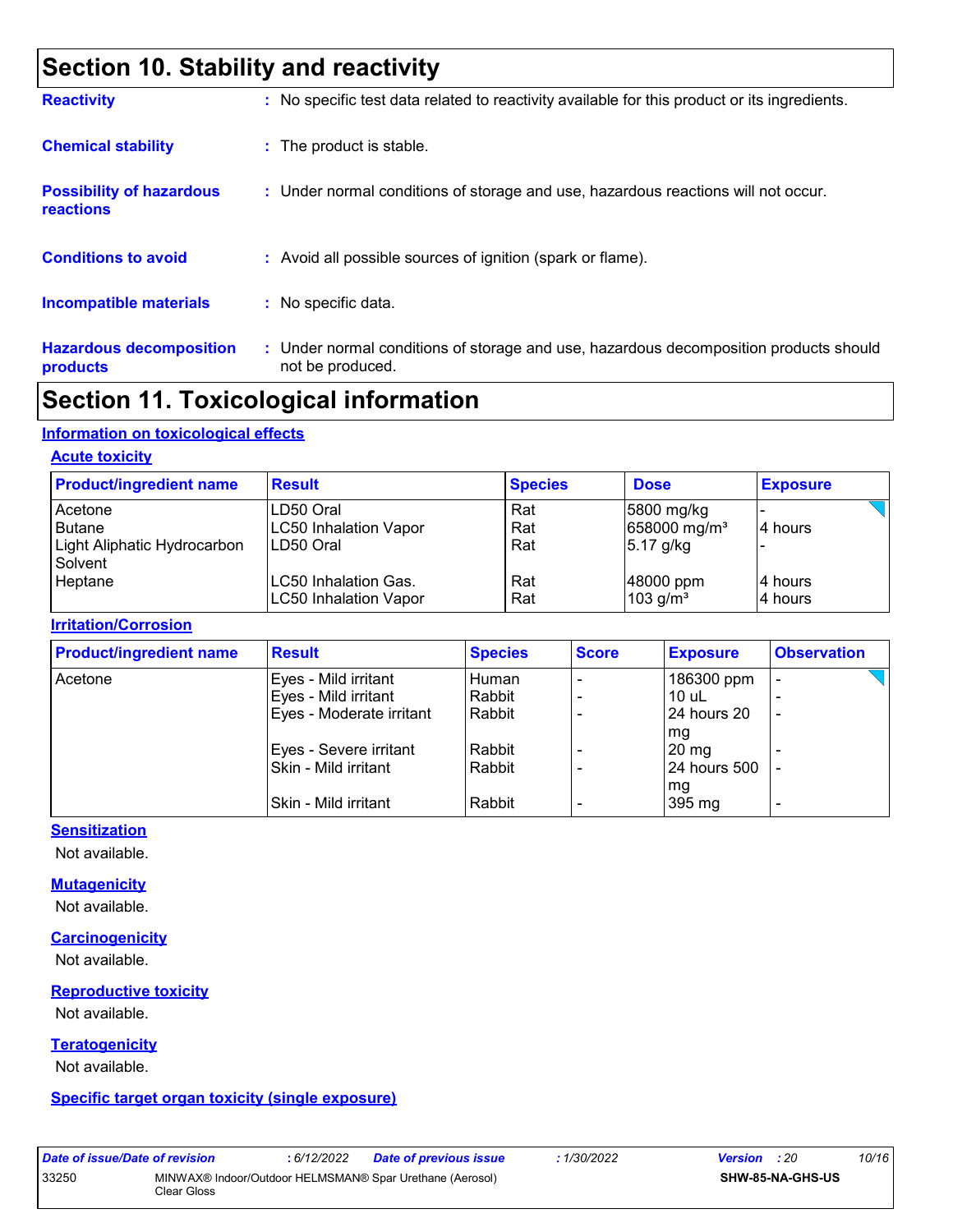# **Section 11. Toxicological information**

| <b>Name</b>                         | <b>Category</b> | <b>Route of</b><br>exposure | <b>Target organs</b>            |
|-------------------------------------|-----------------|-----------------------------|---------------------------------|
| Acetone                             | Category 3      |                             | Respiratory tract<br>irritation |
|                                     | Category 3      |                             | Narcotic effects                |
| Propane                             | Category 3      |                             | Respiratory tract<br>irritation |
|                                     | Category 3      |                             | Narcotic effects                |
| <b>Butane</b>                       | Category 3      |                             | Respiratory tract<br>irritation |
|                                     | Category 3      |                             | Narcotic effects                |
| Light Aliphatic Hydrocarbon         | Category 3      |                             | Respiratory tract<br>irritation |
|                                     | Category 3      |                             | Narcotic effects                |
| Light Aliphatic Hydrocarbon Solvent | Category 3      |                             | Respiratory tract<br>irritation |
|                                     | Category 3      |                             | Narcotic effects                |
| Light Aliphatic Hydrocarbon Solvent | Category 3      |                             | Respiratory tract<br>irritation |
|                                     | Category 3      |                             | Narcotic effects                |
| Lt. Aliphatic Hydrocarbon Solvent   | Category 3      |                             | Respiratory tract<br>irritation |
|                                     | Category 3      |                             | Narcotic effects                |
| Heptane                             | Category 3      |                             | Respiratory tract<br>irritation |
|                                     | Category 3      |                             | Narcotic effects                |

#### **Specific target organ toxicity (repeated exposure)**

| <b>Name</b>                         | <b>Category</b> | <b>Route of</b><br>exposure | <b>Target organs</b> |
|-------------------------------------|-----------------|-----------------------------|----------------------|
| Acetone                             | Category 2      |                             |                      |
| Propane                             | Category 2      |                             |                      |
| <b>Butane</b>                       | Category 2      |                             |                      |
| Light Aliphatic Hydrocarbon         | Category 2      |                             | -                    |
| Light Aliphatic Hydrocarbon Solvent | Category 2      |                             |                      |
| Light Aliphatic Hydrocarbon Solvent | Category 2      |                             | -                    |
| Lt. Aliphatic Hydrocarbon Solvent   | Category 2      |                             | -                    |
| Heptane                             | Category 2      |                             | ۰                    |

#### **Aspiration hazard**

| <b>Name</b>                         | <b>Result</b>                         |
|-------------------------------------|---------------------------------------|
| Propane                             | <b>ASPIRATION HAZARD - Category 1</b> |
| <b>Butane</b>                       | <b>ASPIRATION HAZARD - Category 1</b> |
| <b>Light Aliphatic Hydrocarbon</b>  | <b>ASPIRATION HAZARD - Category 1</b> |
| Light Aliphatic Hydrocarbon Solvent | <b>ASPIRATION HAZARD - Category 1</b> |
| Light Aliphatic Hydrocarbon Solvent | <b>ASPIRATION HAZARD - Category 1</b> |
| Lt. Aliphatic Hydrocarbon Solvent   | <b>ASPIRATION HAZARD - Category 1</b> |
| Heptane                             | <b>ASPIRATION HAZARD - Category 1</b> |

#### **Information on the likely :** Not available.

**routes of exposure**

#### **Potential acute health effects**

**Eye contact :** Causes serious eye irritation.

**Inhalation :** Can cause central nervous system (CNS) depression. May cause drowsiness or dizziness. May cause respiratory irritation.

| Date of issue/Date of revision |             | 6/12/2022 | <b>Date of previous issue</b>                            | : 1/30/2022 | <b>Version</b> : 20 |                         | 11/16 |
|--------------------------------|-------------|-----------|----------------------------------------------------------|-------------|---------------------|-------------------------|-------|
| 33250                          | Clear Gloss |           | MINWAX® Indoor/Outdoor HELMSMAN® Spar Urethane (Aerosol) |             |                     | <b>SHW-85-NA-GHS-US</b> |       |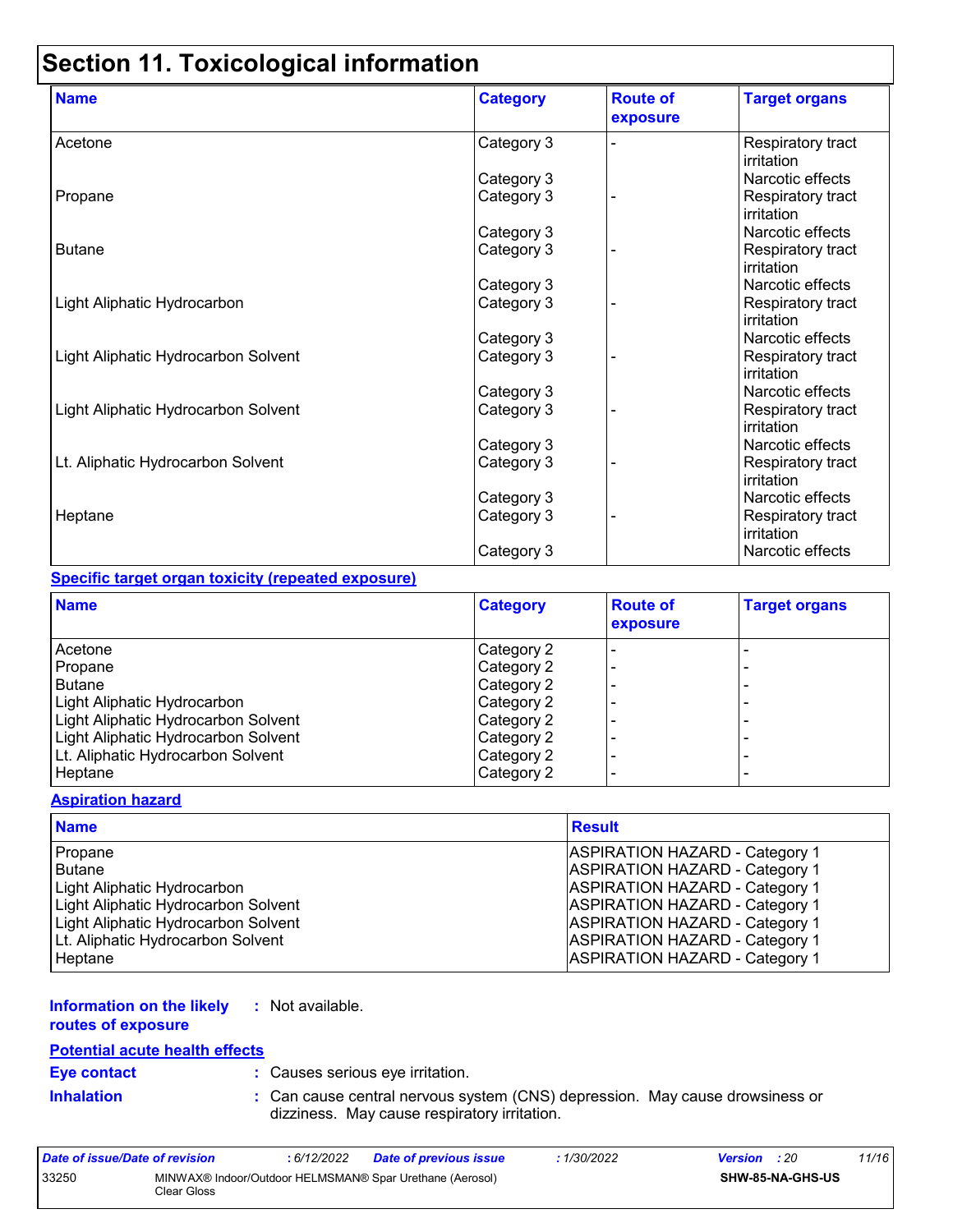| <b>Skin contact</b>                                                 | : May cause an allergic skin reaction.                                                                                                                                                                                                                                  |
|---------------------------------------------------------------------|-------------------------------------------------------------------------------------------------------------------------------------------------------------------------------------------------------------------------------------------------------------------------|
| <b>Ingestion</b>                                                    | : Can cause central nervous system (CNS) depression. May be fatal if swallowed and<br>enters airways.                                                                                                                                                                   |
|                                                                     | <b>Symptoms related to the physical, chemical and toxicological characteristics</b>                                                                                                                                                                                     |
| <b>Eye contact</b>                                                  | : Adverse symptoms may include the following:<br>pain or irritation<br>watering<br>redness                                                                                                                                                                              |
| <b>Inhalation</b>                                                   | : Adverse symptoms may include the following:<br>respiratory tract irritation<br>coughing<br>nausea or vomiting<br>headache<br>drowsiness/fatigue<br>dizziness/vertigo<br>unconsciousness<br>reduced fetal weight<br>increase in fetal deaths<br>skeletal malformations |
| <b>Skin contact</b>                                                 | : Adverse symptoms may include the following:<br>irritation<br>redness<br>reduced fetal weight<br>increase in fetal deaths<br>skeletal malformations                                                                                                                    |
| <b>Ingestion</b>                                                    | : Adverse symptoms may include the following:<br>nausea or vomiting<br>reduced fetal weight<br>increase in fetal deaths<br>skeletal malformations                                                                                                                       |
|                                                                     | Delayed and immediate effects and also chronic effects from short and long term exposure                                                                                                                                                                                |
| <b>Short term exposure</b><br><b>Potential immediate</b><br>effects | : Not available                                                                                                                                                                                                                                                         |
| <b>Potential delayed effects</b>                                    | : Not available.                                                                                                                                                                                                                                                        |
| Long term exposure<br><b>Potential immediate</b><br>effects         | : Not available.                                                                                                                                                                                                                                                        |
| <b>Potential delayed effects</b>                                    | : Not available.                                                                                                                                                                                                                                                        |
| <b>Potential chronic health effects</b>                             |                                                                                                                                                                                                                                                                         |
| Not available.                                                      |                                                                                                                                                                                                                                                                         |
| <b>General</b>                                                      | : May cause damage to organs through prolonged or repeated exposure. Once<br>sensitized, a severe allergic reaction may occur when subsequently exposed to very low<br>levels.                                                                                          |
| <b>Carcinogenicity</b>                                              | : No known significant effects or critical hazards.                                                                                                                                                                                                                     |
| <b>Mutagenicity</b>                                                 | : No known significant effects or critical hazards.                                                                                                                                                                                                                     |
| <b>Teratogenicity</b>                                               | : Suspected of damaging the unborn child.                                                                                                                                                                                                                               |
|                                                                     | : No known significant effects or critical hazards.                                                                                                                                                                                                                     |
| <b>Developmental effects</b>                                        |                                                                                                                                                                                                                                                                         |

| Date of issue/Date of revision                                                   |  | : 6/12/2022 | <b>Date of previous issue</b> | : 1/30/2022 | <b>Version</b> : 20     |  | 12/16 |
|----------------------------------------------------------------------------------|--|-------------|-------------------------------|-------------|-------------------------|--|-------|
| 33250<br>MINWAX® Indoor/Outdoor HELMSMAN® Spar Urethane (Aerosol)<br>Clear Gloss |  |             |                               |             | <b>SHW-85-NA-GHS-US</b> |  |       |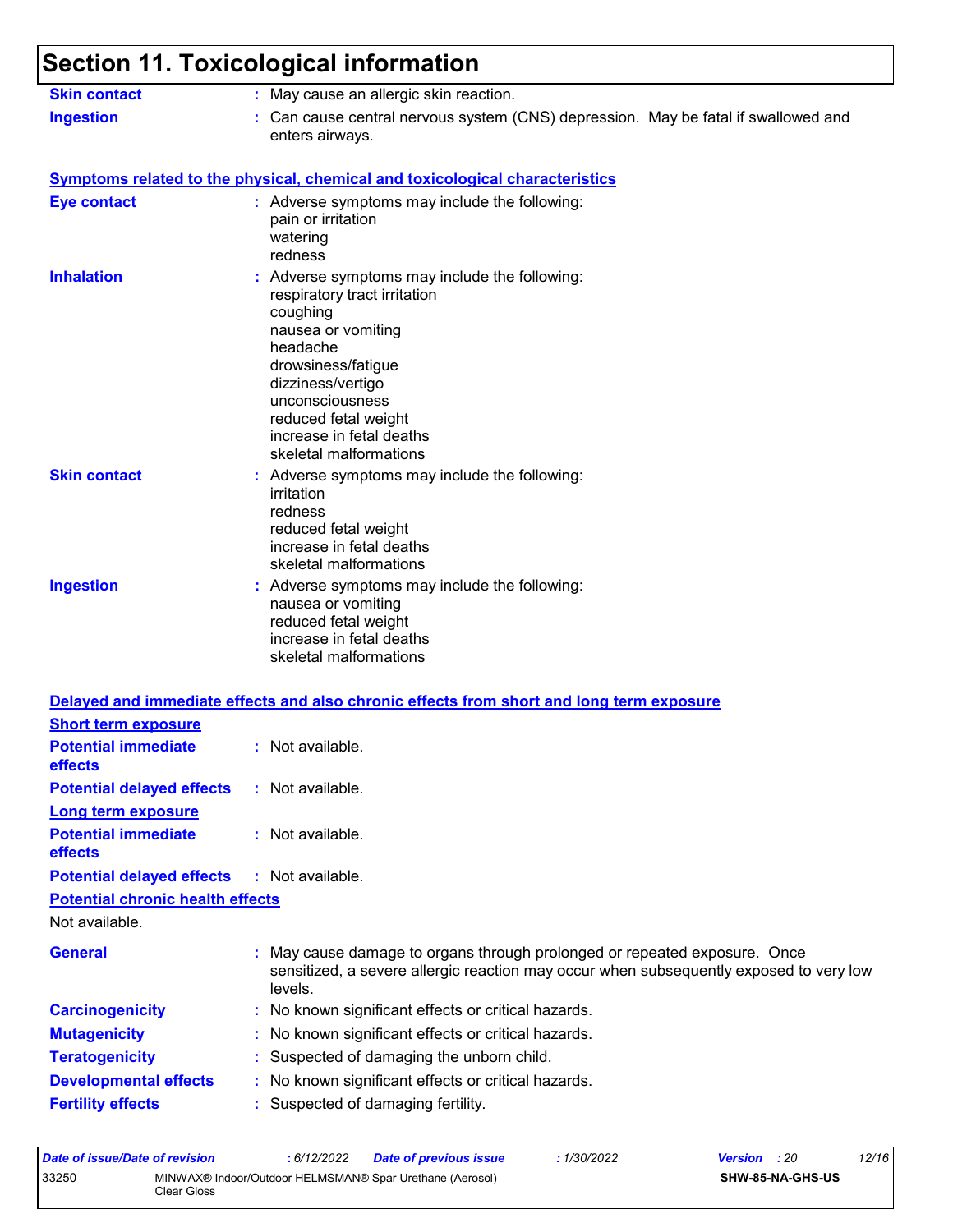# **Section 11. Toxicological information**

**Numerical measures of toxicity Acute toxicity estimates**

Not available.

# **Section 12. Ecological information**

| <b>Toxicity</b>                      |                                      |                                            |                 |
|--------------------------------------|--------------------------------------|--------------------------------------------|-----------------|
| <b>Product/ingredient name</b>       | <b>Result</b>                        | <b>Species</b>                             | <b>Exposure</b> |
| Acetone                              | Acute EC50 7200000 µg/l Fresh water  | Algae - Selenastrum sp.                    | 96 hours        |
|                                      | Acute LC50 4.42589 ml/L Marine water | Crustaceans - Acartia tonsa -<br>Copepodid | 48 hours        |
|                                      | Acute LC50 7460000 µg/l Fresh water  | Daphnia - Daphnia cucullata                | 48 hours        |
|                                      | Acute LC50 5600 ppm Fresh water      | Fish - Poecilia reticulata                 | 96 hours        |
|                                      | Chronic NOEC 4.95 mg/l Marine water  | Algae - Ulva pertusa                       | 96 hours        |
|                                      | Chronic NOEC 0.016 ml/L Fresh water  | Crustaceans - Daphniidae                   | 21 days         |
|                                      | lChronic NOEC 0.1 ml/L Fresh water   | Daphnia - Daphnia magna -<br>Neonate       | 21 days         |
|                                      | Chronic NOEC 5 µg/l Marine water     | Fish - Gasterosteus aculeatus -<br>Larvae  | 42 days         |
| Light Aliphatic Hydrocarbon          | Acute LC50 2200 µg/l Fresh water     | Fish - Lepomis macrochirus                 | 4 days          |
| Lt. Aliphatic Hydrocarbon<br>Solvent | Acute LC50 >100000 ppm Fresh water   | Fish - Oncorhynchus mykiss                 | 96 hours        |
| Heptane                              | Acute LC50 375000 µg/l Fresh water   | Fish - Oreochromis mossambicus             | 196 hours       |

#### **Persistence and degradability**

| <b>Product/ingredient name</b> | <b>Aquatic half-life</b> | <b>Photolysis</b> | Biodegradability |
|--------------------------------|--------------------------|-------------------|------------------|
| Acetone                        |                          |                   | Readily          |

#### **Bioaccumulative potential**

| <b>Product/ingredient name</b>         | $LogP_{ow}$    | <b>BCF</b> | <b>Potential</b> |
|----------------------------------------|----------------|------------|------------------|
| Light Aliphatic Hydrocarbon<br>Solvent | $\blacksquare$ | 10 to 2500 | high             |
| Light Aliphatic Hydrocarbon<br>Solvent | ۰              | 10 to 2500 | high             |
| Lt. Aliphatic Hydrocarbon<br>Solvent   |                | 10 to 2500 | high             |
| Heptane                                |                | 552        | high             |

#### **Mobility in soil**

**Soil/water partition coefficient (Koc)** 

**:** Not available.

**Other adverse effects** : No known significant effects or critical hazards.

| Date of issue/Date of revision |                                                                         | : 6/12/2022 | Date of previous issue | 1/30/2022 | <b>Version</b> : 20 |                         | 13/16 |
|--------------------------------|-------------------------------------------------------------------------|-------------|------------------------|-----------|---------------------|-------------------------|-------|
| 33250                          | MINWAX® Indoor/Outdoor HELMSMAN® Spar Urethane (Aerosol)<br>Clear Gloss |             |                        |           |                     | <b>SHW-85-NA-GHS-US</b> |       |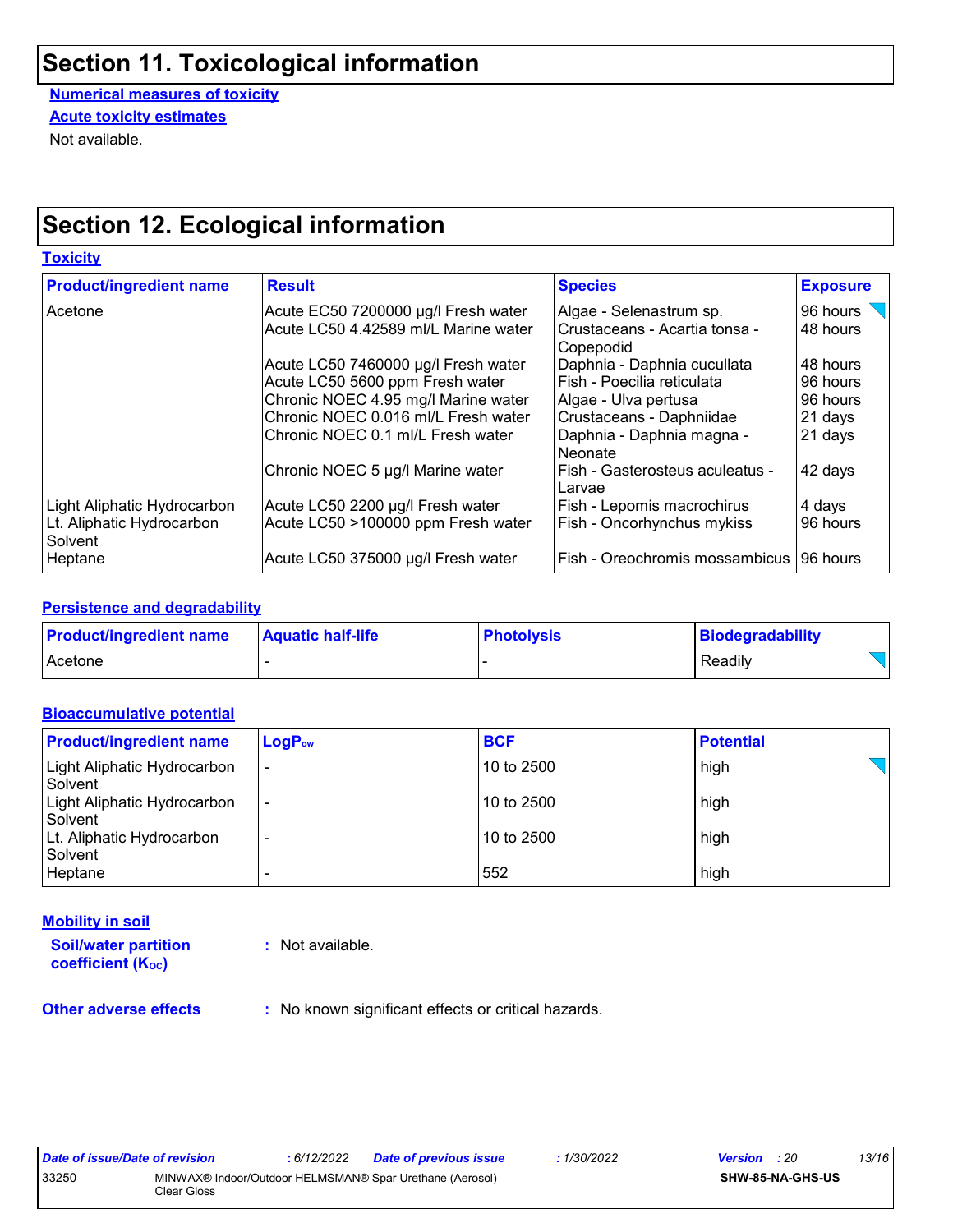# **Section 13. Disposal considerations**

#### **Disposal methods :**

The generation of waste should be avoided or minimized wherever possible. Disposal of this product, solutions and any by-products should at all times comply with the requirements of environmental protection and waste disposal legislation and any regional local authority requirements. Dispose of surplus and non-recyclable products via a licensed waste disposal contractor. Waste should not be disposed of untreated to the sewer unless fully compliant with the requirements of all authorities with jurisdiction. Waste packaging should be recycled. Incineration or landfill should only be considered when recycling is not feasible. This material and its container must be disposed of in a safe way. Empty containers or liners may retain some product residues. Do not puncture or incinerate container.

### **Section 14. Transport information**

33250 MINWAX® Indoor/Outdoor HELMSMAN® Spar Urethane (Aerosol)

Clear Gloss

|                                                                             | <b>DOT</b><br><b>Classification</b>                                                                             | <b>TDG</b><br><b>Classification</b>                                                                                                                                                                                                                                                                                                                                                                                                                                                                                                                                                                                                                                                 | <b>Mexico</b><br><b>Classification</b>                                                                          | <b>IATA</b>                                                                                                     | <b>IMDG</b>                                                                                                     |
|-----------------------------------------------------------------------------|-----------------------------------------------------------------------------------------------------------------|-------------------------------------------------------------------------------------------------------------------------------------------------------------------------------------------------------------------------------------------------------------------------------------------------------------------------------------------------------------------------------------------------------------------------------------------------------------------------------------------------------------------------------------------------------------------------------------------------------------------------------------------------------------------------------------|-----------------------------------------------------------------------------------------------------------------|-----------------------------------------------------------------------------------------------------------------|-----------------------------------------------------------------------------------------------------------------|
| <b>UN number</b>                                                            | <b>UN1950</b>                                                                                                   | <b>UN1950</b>                                                                                                                                                                                                                                                                                                                                                                                                                                                                                                                                                                                                                                                                       | <b>UN1950</b>                                                                                                   | <b>UN1950</b>                                                                                                   | <b>UN1950</b>                                                                                                   |
| <b>UN proper</b><br>shipping name                                           | <b>AEROSOLS</b>                                                                                                 | <b>AEROSOLS</b>                                                                                                                                                                                                                                                                                                                                                                                                                                                                                                                                                                                                                                                                     | <b>AEROSOLS</b>                                                                                                 | AEROSOLS,<br>flammable                                                                                          | <b>AEROSOLS</b>                                                                                                 |
| <b>Transport</b><br>hazard class(es)                                        | 2.1                                                                                                             | 2.1                                                                                                                                                                                                                                                                                                                                                                                                                                                                                                                                                                                                                                                                                 | 2.1                                                                                                             | 2.1                                                                                                             | 2.1                                                                                                             |
| <b>Packing group</b>                                                        |                                                                                                                 |                                                                                                                                                                                                                                                                                                                                                                                                                                                                                                                                                                                                                                                                                     |                                                                                                                 |                                                                                                                 |                                                                                                                 |
| <b>Environmental</b><br>hazards                                             | No.                                                                                                             | No.                                                                                                                                                                                                                                                                                                                                                                                                                                                                                                                                                                                                                                                                                 | No.                                                                                                             | No.                                                                                                             | No.                                                                                                             |
| <b>Additional</b><br>information                                            | Dependent upon<br>container size, this<br>product may ship under<br>the Limited Quantity<br>shipping exception. | Product classified<br>as per the<br>following sections<br>of the<br>Transportation of<br>Dangerous Goods<br>Regulations:<br>2.13-2.17 (Class<br>2).<br>Dependent upon<br>container size, this<br>product may ship under<br>the Limited Quantity<br>shipping exception.                                                                                                                                                                                                                                                                                                                                                                                                              | Dependent upon<br>container size, this<br>product may ship under<br>the Limited Quantity<br>shipping exception. | Dependent upon<br>container size, this<br>product may ship under<br>the Limited Quantity<br>shipping exception. | Dependent upon<br>container size, this<br>product may ship under<br>the Limited Quantity<br>shipping exception. |
| <b>Special precautions for user :</b><br><b>Transport in bulk according</b> | : Not available.                                                                                                | Multi-modal shipping descriptions are provided for informational purposes and do not<br>consider container sizes. The presence of a shipping description for a particular<br>mode of transport (sea, air, etc.), does not indicate that the product is packaged<br>suitably for that mode of transport. All packaging must be reviewed for suitability<br>prior to shipment, and compliance with the applicable regulations is the sole<br>responsibility of the person offering the product for transport. People loading and<br>unloading dangerous goods must be trained on all of the risks deriving from the<br>substances and on all actions in case of emergency situations. |                                                                                                                 |                                                                                                                 |                                                                                                                 |
| to IMO instruments                                                          |                                                                                                                 |                                                                                                                                                                                                                                                                                                                                                                                                                                                                                                                                                                                                                                                                                     |                                                                                                                 |                                                                                                                 |                                                                                                                 |
|                                                                             |                                                                                                                 | <b>Proper shipping name</b>                                                                                                                                                                                                                                                                                                                                                                                                                                                                                                                                                                                                                                                         | : Not available.                                                                                                |                                                                                                                 |                                                                                                                 |

**SHW-85-NA-GHS-US**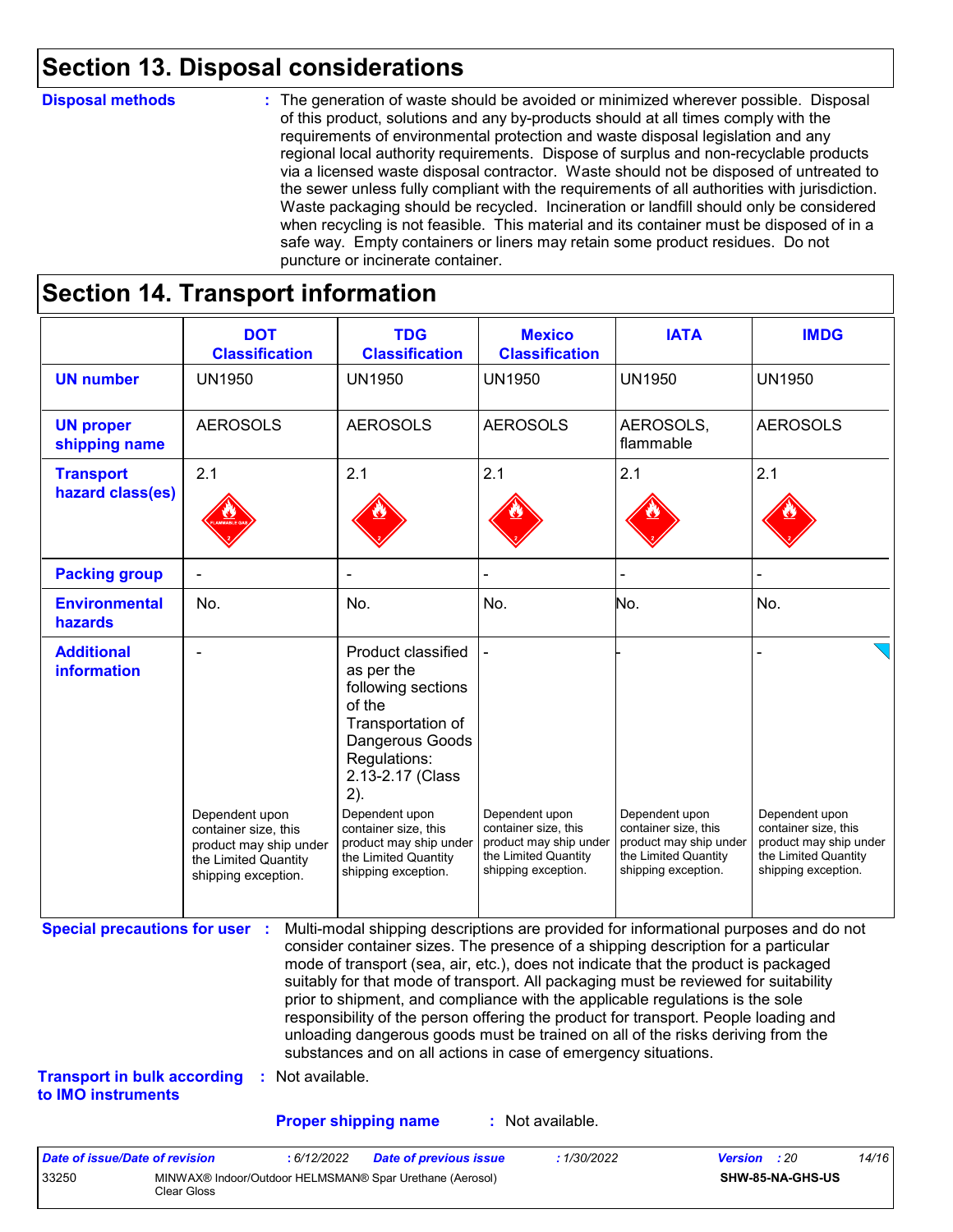# **Section 15. Regulatory information**

#### **SARA 313**

SARA 313 (40 CFR 372.45) supplier notification can be found on the Environmental Data Sheet.

#### **California Prop. 65**

WARNING: This product contains chemicals known to the State of California to cause cancer and birth defects or other reproductive harm.

#### **International regulations**

| <b>International lists</b> | Australia inventory (AllC): Not determined.                  |
|----------------------------|--------------------------------------------------------------|
|                            | China inventory (IECSC): Not determined.                     |
|                            | Japan inventory (CSCL): Not determined.                      |
|                            | Japan inventory (ISHL): Not determined.                      |
|                            | Korea inventory (KECI): Not determined.                      |
|                            | New Zealand Inventory of Chemicals (NZIoC): Not determined.  |
|                            | Philippines inventory (PICCS): Not determined.               |
|                            | Taiwan Chemical Substances Inventory (TCSI): Not determined. |
|                            | Thailand inventory: Not determined.                          |
|                            | Turkey inventory: Not determined.                            |
|                            | Vietnam inventory: Not determined.                           |
|                            |                                                              |

# **Section 16. Other information**

**Hazardous Material Information System (U.S.A.)**



**The customer is responsible for determining the PPE code for this material. For more information on HMIS® Personal Protective Equipment (PPE) codes, consult the HMIS® Implementation Manual.**

**Caution: HMIS® ratings are based on a 0-4 rating scale, with 0 representing minimal hazards or risks, and 4 representing significant hazards or risks. Although HMIS® ratings and the associated label are not required on SDSs or products leaving a facility under 29 CFR 1910.1200, the preparer may choose to provide them. HMIS® ratings are to be used with a fully implemented HMIS® program. HMIS® is a registered trademark and service mark of the American Coatings Association, Inc.**

**Procedure used to derive the classification**

|                                                                                     | <b>Justification</b>                                                                                                                                                                                                                                         |                    |  |  |
|-------------------------------------------------------------------------------------|--------------------------------------------------------------------------------------------------------------------------------------------------------------------------------------------------------------------------------------------------------------|--------------------|--|--|
| FLAMMABLE AEROSOLS - Category 1                                                     | On basis of test data                                                                                                                                                                                                                                        |                    |  |  |
| GASES UNDER PRESSURE - Compressed gas                                               |                                                                                                                                                                                                                                                              | Calculation method |  |  |
|                                                                                     | SERIOUS EYE DAMAGE/ EYE IRRITATION - Category 2A                                                                                                                                                                                                             | Calculation method |  |  |
| <b>SKIN SENSITIZATION - Category 1</b>                                              |                                                                                                                                                                                                                                                              | Calculation method |  |  |
| <b>TOXIC TO REPRODUCTION - Category 2</b>                                           |                                                                                                                                                                                                                                                              | Calculation method |  |  |
| irritation) - Category 3                                                            | SPECIFIC TARGET ORGAN TOXICITY (SINGLE EXPOSURE) (Respiratory tract                                                                                                                                                                                          | Calculation method |  |  |
| SPECIFIC TARGET ORGAN TOXICITY (SINGLE EXPOSURE) (Narcotic effects) -<br>Category 3 | Calculation method                                                                                                                                                                                                                                           |                    |  |  |
|                                                                                     | SPECIFIC TARGET ORGAN TOXICITY (REPEATED EXPOSURE) - Category 2                                                                                                                                                                                              | Calculation method |  |  |
| <b>ASPIRATION HAZARD - Category 1</b>                                               | Calculation method                                                                                                                                                                                                                                           |                    |  |  |
| <b>History</b>                                                                      |                                                                                                                                                                                                                                                              |                    |  |  |
| Date of printing                                                                    | : 6/12/2022                                                                                                                                                                                                                                                  |                    |  |  |
| Date of issue/Date of<br>revision                                                   | : 6/12/2022                                                                                                                                                                                                                                                  |                    |  |  |
| Date of previous issue                                                              | : 1/30/2022                                                                                                                                                                                                                                                  |                    |  |  |
| <b>Version</b><br>: 20                                                              |                                                                                                                                                                                                                                                              |                    |  |  |
| ちょえん しゅぎけん こうしん パラ こえんしゅぎ しんしけんけんしん                                                 | $0.40$ mana<br>and the same of the second second the second second second second second second second second second second second second second second second second second second second second second second second second second second se<br>$-11001000$ | $1 - 11 -$<br>11.4 |  |  |

| Date of issue/Date of revision |             | : 6/12/2022 | <b>Date of previous issue</b>                            | : 1/30/2022 | <b>Version</b> : 20 |                  | 15/16 |
|--------------------------------|-------------|-------------|----------------------------------------------------------|-------------|---------------------|------------------|-------|
| 33250                          | Clear Gloss |             | MINWAX® Indoor/Outdoor HELMSMAN® Spar Urethane (Aerosol) |             |                     | SHW-85-NA-GHS-US |       |